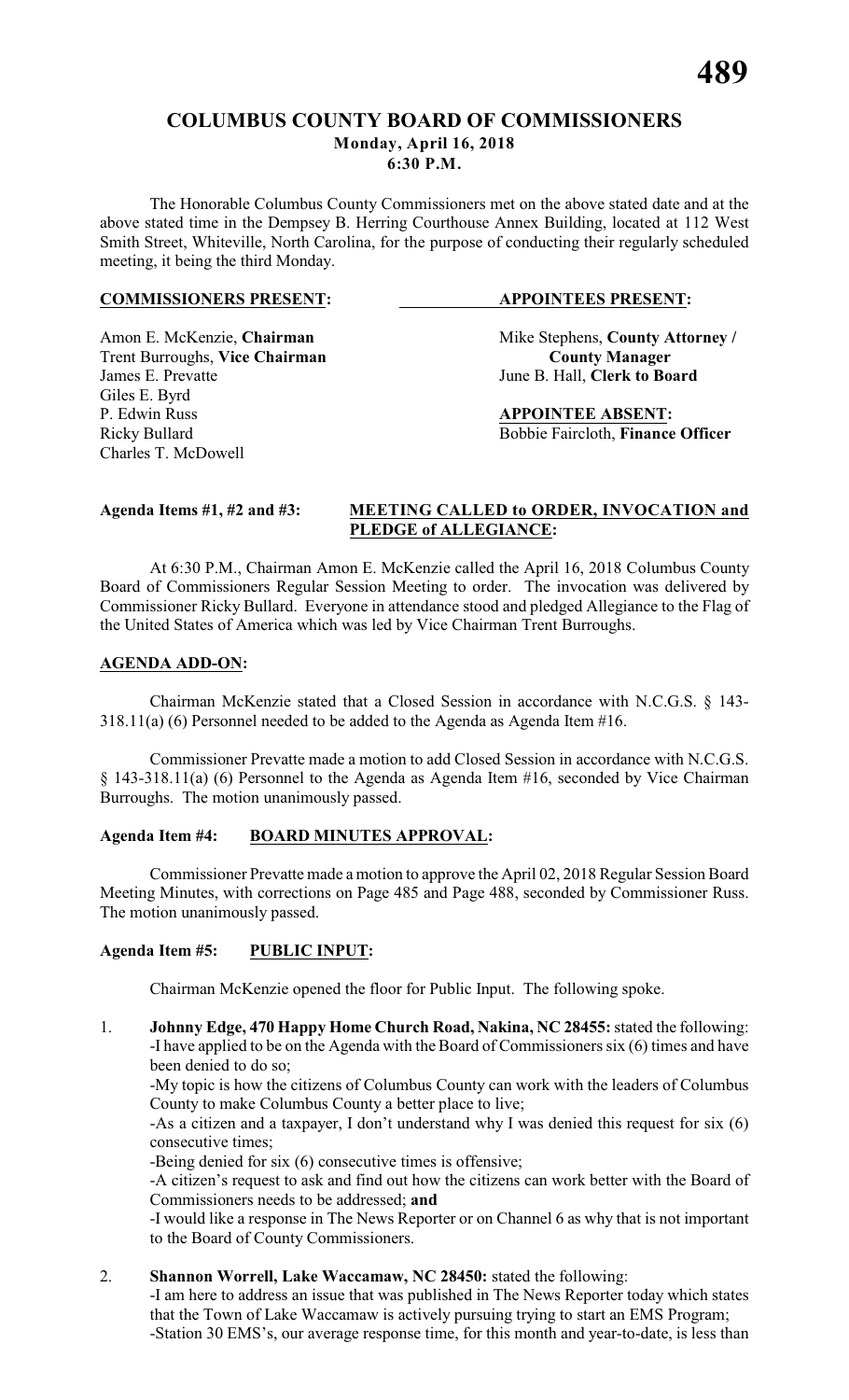ten (10) minutes;

-Our neighboring county sets a goal of twelve (12) minutes, ninety (90%) percent of the time;

-We provide ALS services twenty-four (24) hours per day most of the time with two to three (2-3) crews;

-These numbers are not just the primary calls, it is all calls;

-We far exceed the national average response time for EMT's;

-It the district is divided, the funding will not be available to purchase the items that are needed; **and**

-If the department is divided, it will be devastating to Columbus County.

#### **Agenda Item #6: SOUTHEASTERN COMMUNITY COLLEGE - OPERATING and CAPITAL BUDGET REQUEST:**

Tony Clarke, President, delivered the following Operating and Capital Budget Request for Southeastern Community College.

| <b>PROGRAM</b>           | <b>FY2018</b><br>Appropriated<br><b>Budget</b> | <b>FY2018</b><br>Projected<br><b>Expenditures</b> | <b>FY2019</b><br><b>Requested</b><br><b>Budget</b> | Percent<br>Change |
|--------------------------|------------------------------------------------|---------------------------------------------------|----------------------------------------------------|-------------------|
| General Administration   | \$200,172                                      | \$195,658                                         | \$193,700                                          | $-3.2\%$          |
| <b>Plant Operation</b>   | \$769,618                                      | \$730,858                                         | \$753,940                                          | $-2.0\%$          |
| <b>Plant Maintenance</b> | \$375,161                                      | \$415,678                                         | \$459,189                                          | 22.4%             |
| <b>TOTAL:</b>            | \$1,344,951                                    | \$1,342,194                                       | \$1,406,829                                        | 4.6%              |

#### **2018-19 County Operational Budget Request**

General Administration - savings in legal services, motor vehicle insurance, liability insurance. Plant Operation - increase in student and employee safety and security costs - eliminate one PT security position; add one PT campus police officer.

Plant Maintenance - increase in student and employee safety and security costs - add funds to secure buildings under Repairs to Facilities.

#### **COUNTY CAPITAL BUDGET REQUEST**

- North Carolina General Statute 115D-32 Local financial support of institutions.
	- The tax-levying authority of each institution shall be responsible for providing, in accordance with the provisions of G.S. 115D-33 or 115D-34, as appropriate, adequate funds to meet the financial needs of the institutions for the following budget items:
		- Plant fund
			- Alterations and addition to buildings
			- Purchase of automobiles and other motor vehicles
			- Purchase or rental of equipment necessary for the maintenance of buildings and grounds
		- **Current Expense** 
			- Plant operation and maintenance
				- Support services
- What does this mean?
	- Aside from a state bond that was provided in 2000 and 2016, the county is the college's only source of funding to maintain the campus.
	- The college does not receive lottery money or any other funding for facilities.
	- We are not asking the county to borrow money to support the college.
	- We are not asking for any new construction to be funded by the county.
	- What do we need?
		- We need sufficient capital outlay to support economic development and **JOBS** in Columbus County.
		- We are using our ConnectNC Bond funds to address our prioritized list from 2017.
			- T Bldg Expansion Mechatronics, Electrical, Machining programs leading to **JOBS**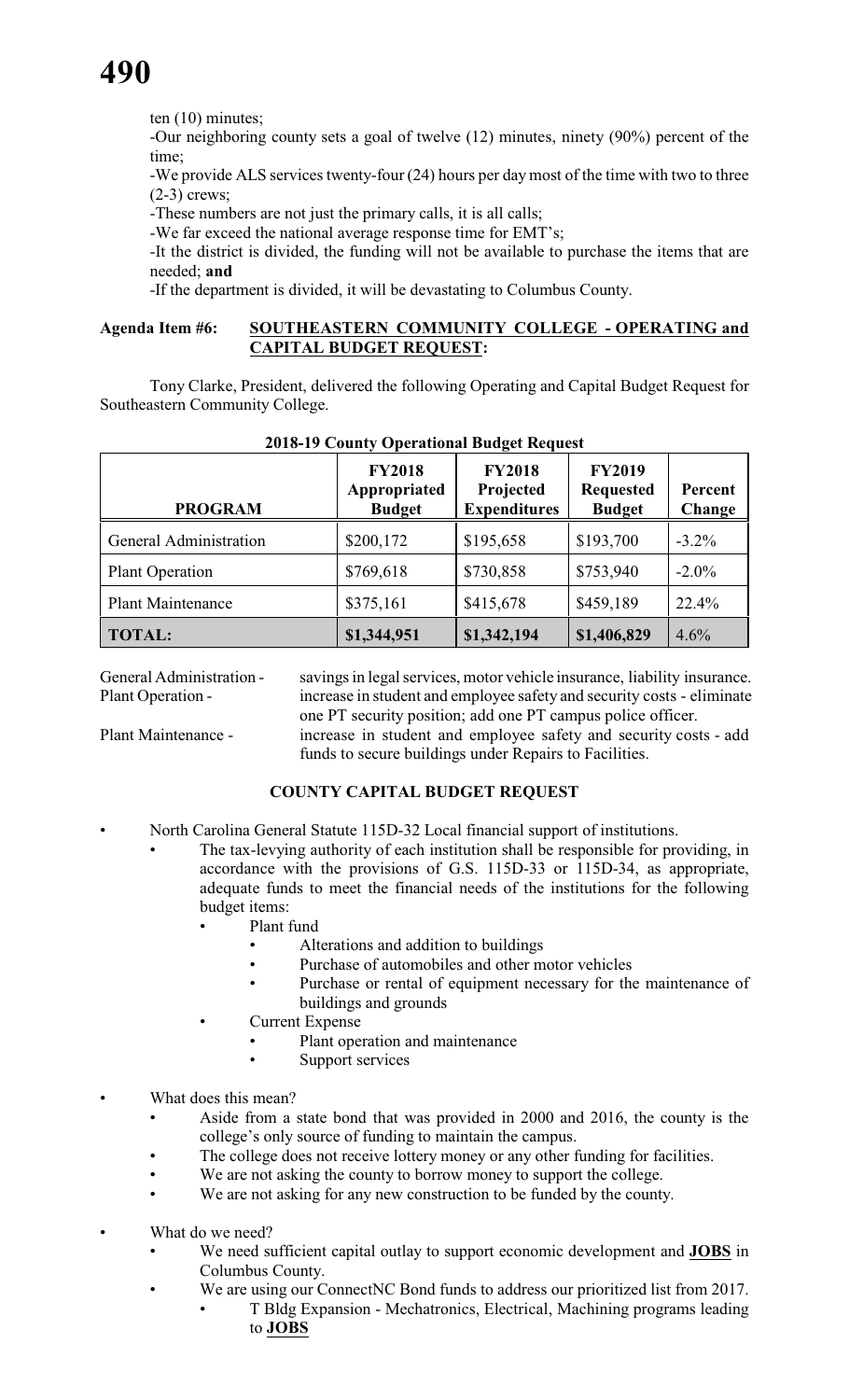- B Bldg Infrastructure Electrical, Computer Aided Design programs leading to **JOBS**
- M Bldg infrastructure HVAC, Welding programs leading to **JOBS**

#### **We are asking for a continued commitment from the county to provide reasonably modern facilities for our students over the next 20 years.**

#### **SCC PRIORITIZED FACILITIES LIST**

| T Bldg Expansion - Mechatronics, Electrical, Machining program leading to JOBS                     | \$2,541,701  |
|----------------------------------------------------------------------------------------------------|--------------|
| M Bldg Infrastructure - HVAC, Welding programs leading to JOBS                                     | \$2,140,145  |
| B Bldg Infrastructure - Electrical, Computer Aided Design programs leading to <b>JOBS</b>          | \$1,663,161  |
| Improve our campus infrastructure for the safety, security and well-being of our students          | \$500,000    |
| Renovate the welding and HVAC training areas to support <b>JOBS</b>                                | \$1,506,750  |
| Create new instructional space for nursing, health technologies and STEM JOBS                      | \$942,800    |
| Renovate our Student Services areas to offer premier customer service to all of our 9,000 students | \$2,365,450  |
| Improve our science labs and instructional space for college transfer                              | \$1,906,917  |
| Improve the Basic Skills area for students pursuing their high school equivalency diploma          | \$513,088    |
| TOTAL:                                                                                             | \$14,080,022 |

#### **CONNECT NC BONDS: \$6,861,620 COUNTY CAPITAL OUTLAY: \$7,218,402**

- Prioritized Capital Outlay Request (March 2017)
	- \$14,080,022 (Total)
	- \$6,861,620 (Connect NC Bond)
	- \$7,218,402 (County Capital Outlay)
	- County Capital for 2017 \$140,000
- Timeline  $(\$7,078,402$  to be funded)
	- It would take 50 years to be funded at \$140,000 per year.
	- It would take 20 years to be funded at \$353,920 per year.
	- It would take 10 years to be funded at \$707,840 per year.
	- Assumes no additional capital expenses and no increase in cost estimates.

### **COUNTY CAPITAL OUTLAY BUDGET REQUEST FY 2018-2019 TEN YEAR PLAN (Prioritized needs planned over 20 years)**

|                                                       | 2018-19 | 2019-20 | $2020 - 21$ | 2021-22 | $2022 - 23$ | 2023-24 | 2024-25 | $2025 - 26$ | 2026-27 | 2027-28 |
|-------------------------------------------------------|---------|---------|-------------|---------|-------------|---------|---------|-------------|---------|---------|
| Prioritized<br><b>Facilities List</b><br>(March 2017) | 383,920 | 353,920 | 353,920     | 353,920 | 353,920     | 353,920 | 353,920 | 353,920     | 353,920 | 353,920 |
| Roofing<br>Analysis                                   | 193,152 | 32.285  | 277,517     | 130,336 | 113,584     | 74,078  | 154,946 | 162,212     | 20,401  |         |
| <b>HVAC</b><br>Analysis                               | 168,500 | 276,740 | 54,060      | 126,175 | 144,040     | 142,800 | 93,280  | 108,070     | 54,000  | 54,500  |
| <b>TOTAL:</b>                                         | 745,572 | 762,945 | 685,497     | 610,431 | 611,544     | 570,798 | 602,146 | 624,202     | 428,321 | 408,420 |

#### **Average Capital Outlay Allocation: \$604,988**

We have an Operational Budget Request of \$1,406,829 which is a 4.6% increase, and a Capital Budget Request of \$745,572 and that amount is the first year of our ten (10) year plan.

#### **Agenda Item #7: WHITEVILLE CITY SCHOOLS - STATUS of SCHOOL CONSTRUCTION:**

Kenny Garland, Superintendent, delivered the following status of the construction of Whiteville City Schools.

- 1. We are at the crossroads and we need to move forward, and we have a project that is nearing shovel ready;
- 2. We would like to show the Commissioners what we have;
- 3. We have made a commitment on behalf of Whiteville City Schools Board of Education of \$333,000, and you have made a commitment of \$3 million from your Fund Balance, towards this project;
- 4. I have with me tonight Paul Boney with LS3P Architects;
- 5. We have completed our land survey, we have our geo-technical soil borings completed and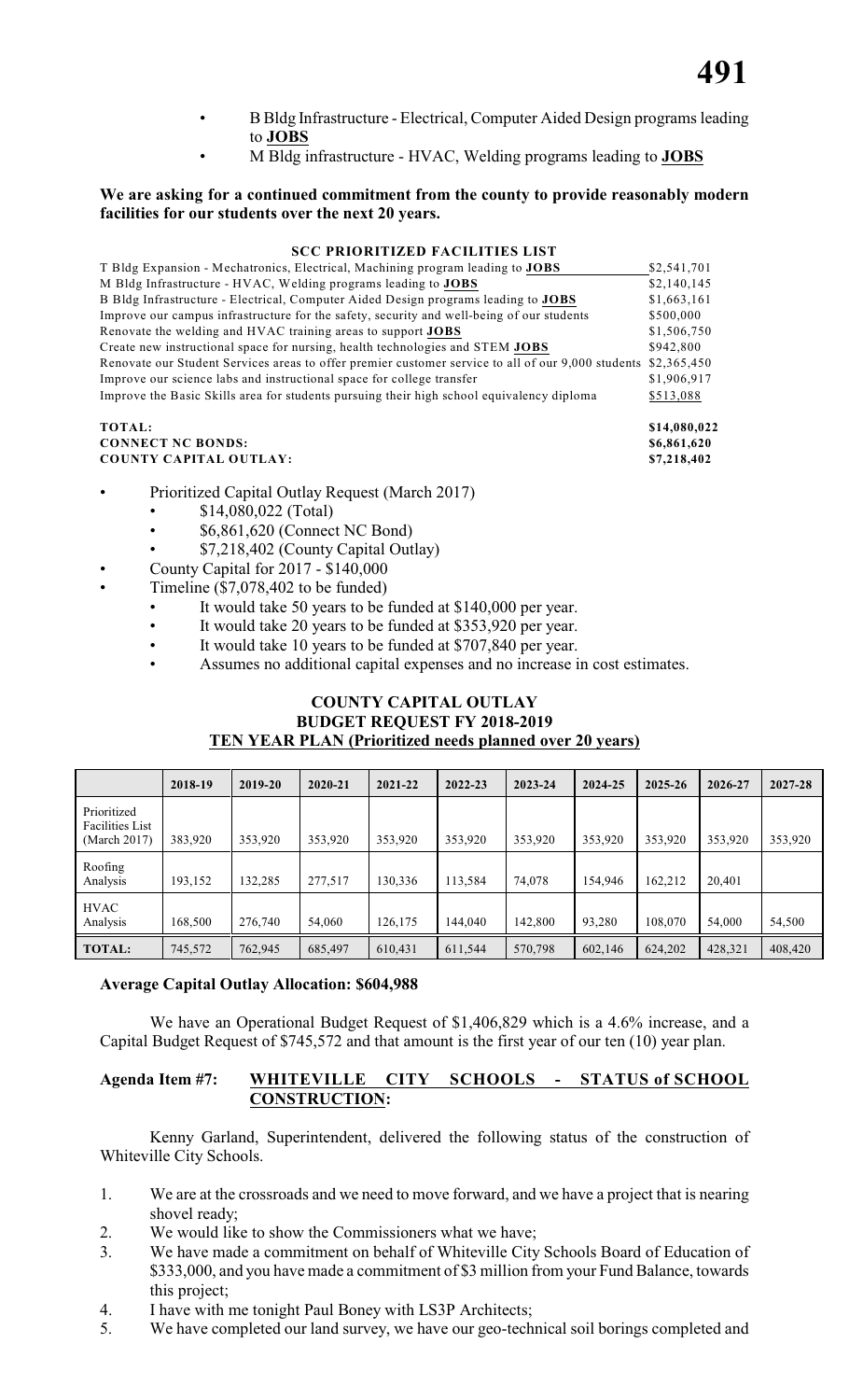have received a detailed report on that, we have worked through schematic design and we have a date next week with people at LS3P Architects relative to the cafeteria;

- 6. We have a date to take our plans to the Department of Public Instruction to receive approval; **and**
- 7. Our goal is to bid this project out this calendar year.

Paul Boney, LS3P Architects, stated the following:

- 1. Janie McGraw and Marcus Moore are with me tonight and they will present Phase I and Phase II of this project;
- 2. We are on schedule and on budget for this project; **and**
- 3. We would like to thank everyone for their timely assistance on this project.

Kenny Garland stated the following additional information:

- 1. We have approximately two hundred fifty thousand and 00/100 (\$250,000.00) dollars in our balance of lottery money, and we will apply this amount toward the three hundred thirtythree thousand and 00/100 (\$333,000.00) dollars toward our portion of the cost;
- 2. We have a tentative five (5) year plan; **and**
- 3. I have two (2) requests as follows:
	- -Permission to seek lottery funds; **and**
	- -Seek school-based capital grant.

#### **MOTION:**

Commissioner Prevatte made a motion to approve Whiteville City Schools to utilize the lottery money in the manner requested, seconded by Commissioner McDowell. The motion unanimously passed.

#### **MOTION:**

Commissioner Prevatte made a motion to approve Whiteville City Schools to apply for the school-based capital grant, seconded by Commissioner Russ. The motion unanimously passed.

### **Agenda Item #8: AIRPORT - ADDITIONAL FUNDING for AIRPORT GRANT AGREEMENT 36237.53.12.1:**

Phil Edwards, Airport Manager, requested Board approval for seven thousand, seven hundred eighty-four and 00/100 (\$7,784.00) dollars additional funding, with an eight hundred, sixtyfive and 00/100 (\$865.00) dollars local match for Grant 36237.53.12.1.

Commissioner McDowell made a motion to approve the seven thousand, seven hundred eighty-four and 00/100 (\$7,784.00) dollars additional funding, with an eight hundred, sixty-five and 00/100 (\$865.00) dollars local match for Grant 36237.53.12.1, seconded by Commissioner Byrd. The motion unanimously passed. (No paperwork was presented for this funding.)

### **Agenda Item #9: BOARD OF ELECTIONS - DEPARTMENTAL UPDATE:**

Carla Strickland, Board of Elections Director, delivered the following Departmental Update.

The Columbus County Board of Elections has been quite busy this past year and even more so in the past 4 months. On August 14, 2017 we were removed from our office located at 50 Legion Dr. and over the next two weeks the endeavor to relocate on an emergency basis ensued. We were able to acquire the building located at 2322 James B. White Hwy N. which is the old Whiteville Academy building. We were advised at that time to move what was needed to put our office into operation. With the Municipal Elections just around the corner this was an endeavor to say the least but was achieved by the Board of Elections Staff and Temporary workers. The Municipal Elections went off without delay. We were able to train pollworkers on site, move equipment without continuous repetition, and program printers and laptops without doing so in increments.

In January of 2018, our office was directed to move the remaining furniture left at the 50 Legion Dr. Staff and Temporary workers completed the same. The only items remaining are the two large Cardveyors.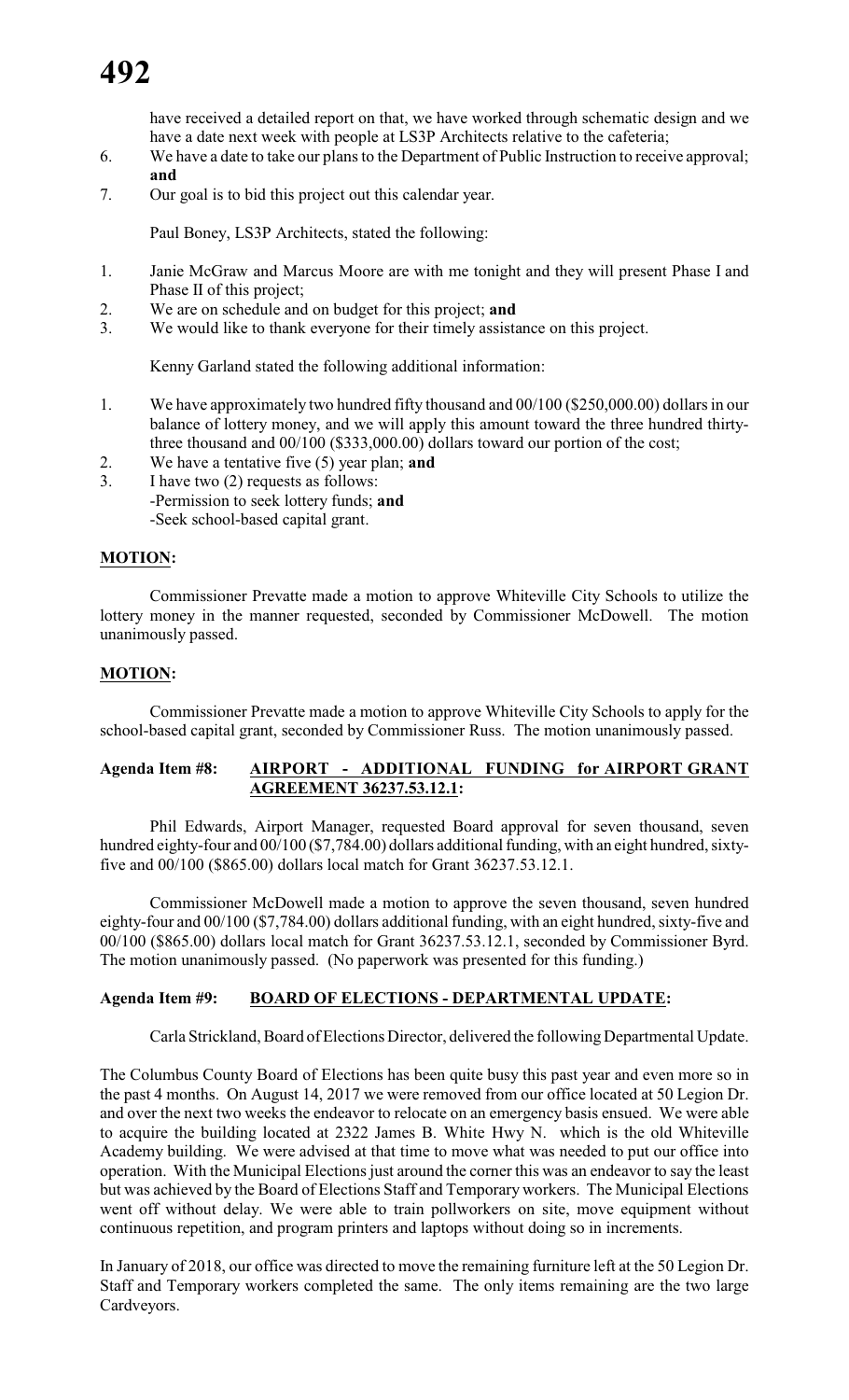We received reimbursement from the Municipal Elections in the amount of \$30,359.00. We have also collected \$4,651.00 in Candidate filing and report fees.

We are presently training poll workers for 6 Early voting sites and 26 precincts for the May 8, 2018 Primary Election. We are programming 64 Laptops and printers, 32 DS200 Vote Tabulators and 32 Automark Accessibility machines, as well as conducting a Mock Election.

One-stop early voting will be held at the Columbus County Board of Elections office and at additional One-stop early voting sites. The Columbus County Board of Elections will be open weekdays from Thursday, April 19 through Friday May 4, 2018 from 8:30 a.m.-5:00 p.m. and 8:30- 1:00 p.m. on Saturday, May 5, 2018. Additional One Stop Early Voting sites locations and schedules are as follows.

| <b>Additional One-stop Early Voting Site</b>                                         | <b>Dates of Operation</b>                                                                          | Time          |
|--------------------------------------------------------------------------------------|----------------------------------------------------------------------------------------------------|---------------|
| Bolton Town Hall<br>221 9th St., Bolton, NC 27423                                    | Wednesday, April 25 through Friday, April 27, 2018<br>Wednesday, May 2 through Friday, May 4, 2018 | 2:00PM-8:00PM |
| Chadbourn Municipal Annex<br>208 E. 1st Ave, Chadbourn, NC 27431                     | Wednesday, April 25 through Friday, April 27, 2018<br>Wednesday, May 2 through Friday, May 4, 2018 | 2:00PM-8:00PM |
| East Columbus Senior Activity Center<br>2596 Gen Howe Hwy, Riegelwood, NC 27456      | Wednesday, April 25 through Friday, April 27, 2018<br>Wednesday, May 2 through Friday, May 4, 2018 | 2:00PM-8:00PM |
| Fair Bluff United Methodist Church Fellowship<br>Hall - 1030 Main St., Fair Bluff NC | Wednesday, April 25 through Friday, April 27, 2018<br>Wednesday, May 2 through Friday, May 4, 2018 | 2:00PM-8:00PM |
| <b>Tabor City Courthouse</b><br>110 W Fourth St. Tabor City, NC 27463                | Wednesday, April 25 through Friday, April 27, 2018<br>Wednesday, May 2 through Friday, May 4, 2018 | 2:00PM-8:00PM |

Absentee by mail voting is already underway. Ballots have been printed and being made ready to be disseminated for pickup for both the One-stop sites and Election Day Precincts

Over the past two years we have seen changes in Party affiliation.

|                 | <b>COUNTY STATISTICAL</b> |
|-----------------|---------------------------|
| Democrat        | 20,820                    |
| Republican      | 7,099                     |
| Libertarian     | 58                        |
| Reform          | $\overline{0}$            |
| Unaffiliated    | 9,072                     |
|                 |                           |
| American Indian | 1,043                     |
| Asian           | 63                        |
| <b>Black</b>    | 11,695                    |
| Multi-Racial    | 108                       |
| White           | 23,295                    |
| Other           | 396                       |
| Undesignated    | 449                       |
|                 |                           |
| Hispanic        | 273                       |
| Not Hispanic    | 31,235                    |
| Undesignated    | 5,541                     |
|                 |                           |
| Female          | 20,048                    |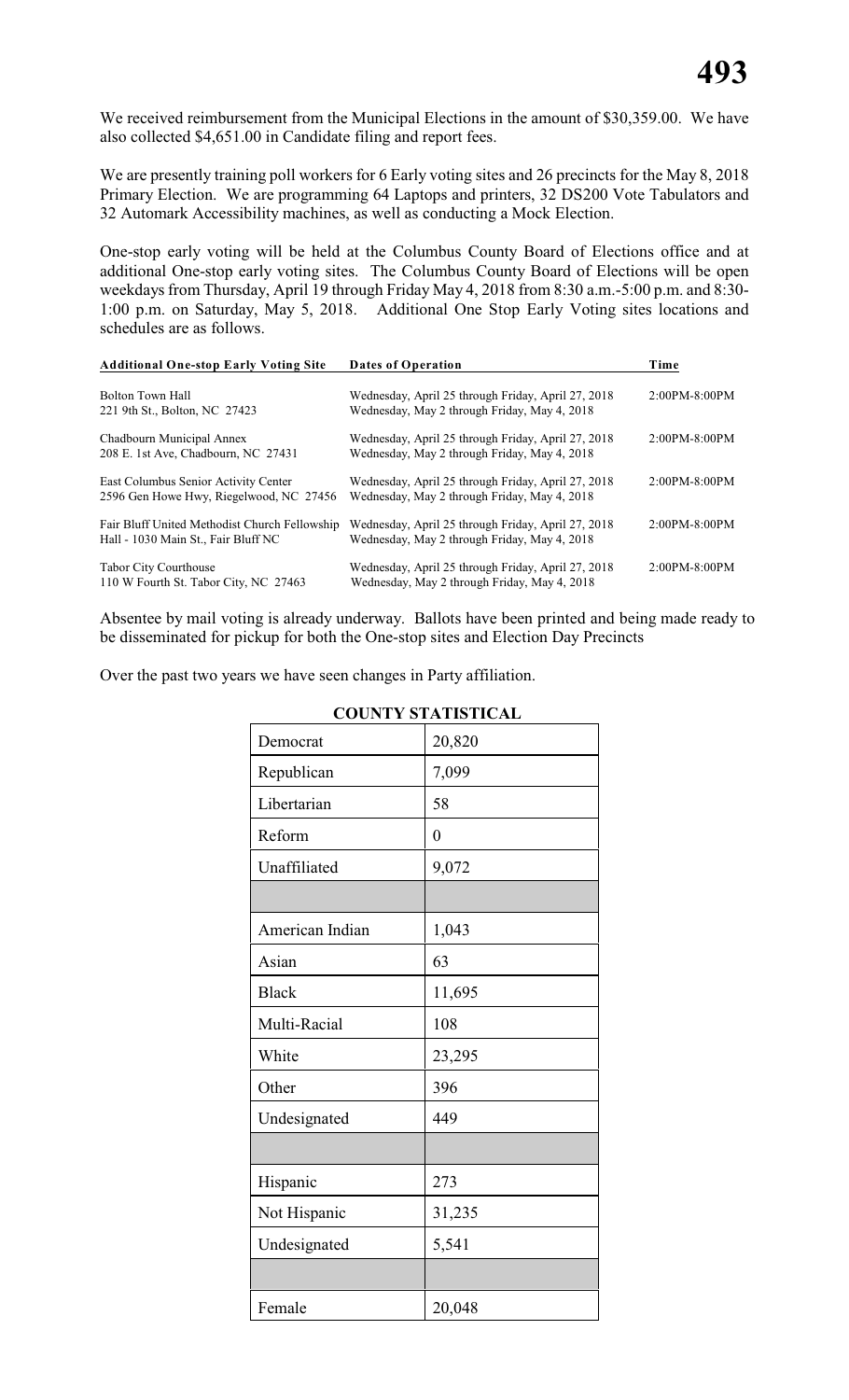| Male         | 16,753 |
|--------------|--------|
| Undesignated | 238    |

On Wednesday, April 4, 2018 our Board members were sworn in and organized. Our Board now consists of four members.

Tucker Ward-Chairman Harold Fipps- Vice Chair Joann Garrell-Secretary Bonita Blakney- Member

We are thankful for being afforded the space provided to conduct Elections and manage our duties without duress.

#### **Agenda Item #10: SOCIAL SERVICES - MONTHLY ADMINISTRATIVE UPDATE:**

Algernon McKenzie, Social Services Director, delivered the following Monthly Administrative Update.

On March 8, 2018 I attended the Director's Executive Board meeting. During this meeting, the NCFAST Team informed us there will be some screen changes in the system; which will cause the information to look different. They are continuing to work on the defects identified by the pilot counties. They are also developing the Director's role and working on blended roles for workers in the system. This will allow staff to have more than one function in NCFAST. We were informed on April 22, 2018; NCFAST will be updating the data screens and counties will need to check the resolution on their computer monitors, because the requirements are changing from 1024 x 768 to 1366 x 768. Therefore, counties may need to upgrade their monitors.

The Division and the NCFAST Team stated they are in the process of working on a roll-out plan that is sound; and training for Social Work staff centered around Child Welfare in NCFAST.

Anna Carter, from the Division of Child Development and Early Education, informed us the waiting list numbers are not correct and counties need to put the information in NCFAST. They are developing reports for counties to be able to look at their data and will provide some training on how to read those reports to county staff. They are continuing to identify over and under payments; which will need to be corrected in the system. Counties that are overspending their Smart Start funds should be able to go into the system and transfer funds as they have done prior to automated payments in NCFAST; as long as it is done before the end of the month.

Lastly, we were given an update on House Bill 630. The workgroup is still working on a plan for regional offices across the State. They are debating on the need to have five or seven. The written county agreements for all 100 counties is being revised. During this discussion, there was a concern about counties being required to sign these agreements and there are still issues with the NCFAST system; which could affect counties abilities to meet some performance measures of the written agreements. We were told since this is a legislative requirement, they would have to be signed by July 1, 2018.

The Division has hired a consulting group to assist in Social Services Reform in North Carolina. This group will be working with DHHS, the Director's Association and conducting focus conversations to gather information as they learn about how the State operates.

On March 14, 2018 we had a Program Development Plan review with our Child Welfare Monitor and County Representative. During this review, the Child Welfare Supervisors, Program Manager and I participated. The team reviewed seventeen Intake cases. They recommended that we ensure workers give more details when documenting in the case records; and that all screened cases have a two level review to ensure screening accuracy. Supervisors will review information with staff and provide refresher training as needed. Overall, this review went well; as we have achieved twelve more activities on our plan since our last review in November 2017. We are continuing to make progress and staff are continuing to attend required ongoing training.

The Child Welfare programs for Columbus County are scheduled to go live in NCFAST June 26, 2018. This will require CPS Intake staff to have iPads or laptops to use to complete their assessments in the field and after hours. These devices will require a data plan; (i.e., hotspots or air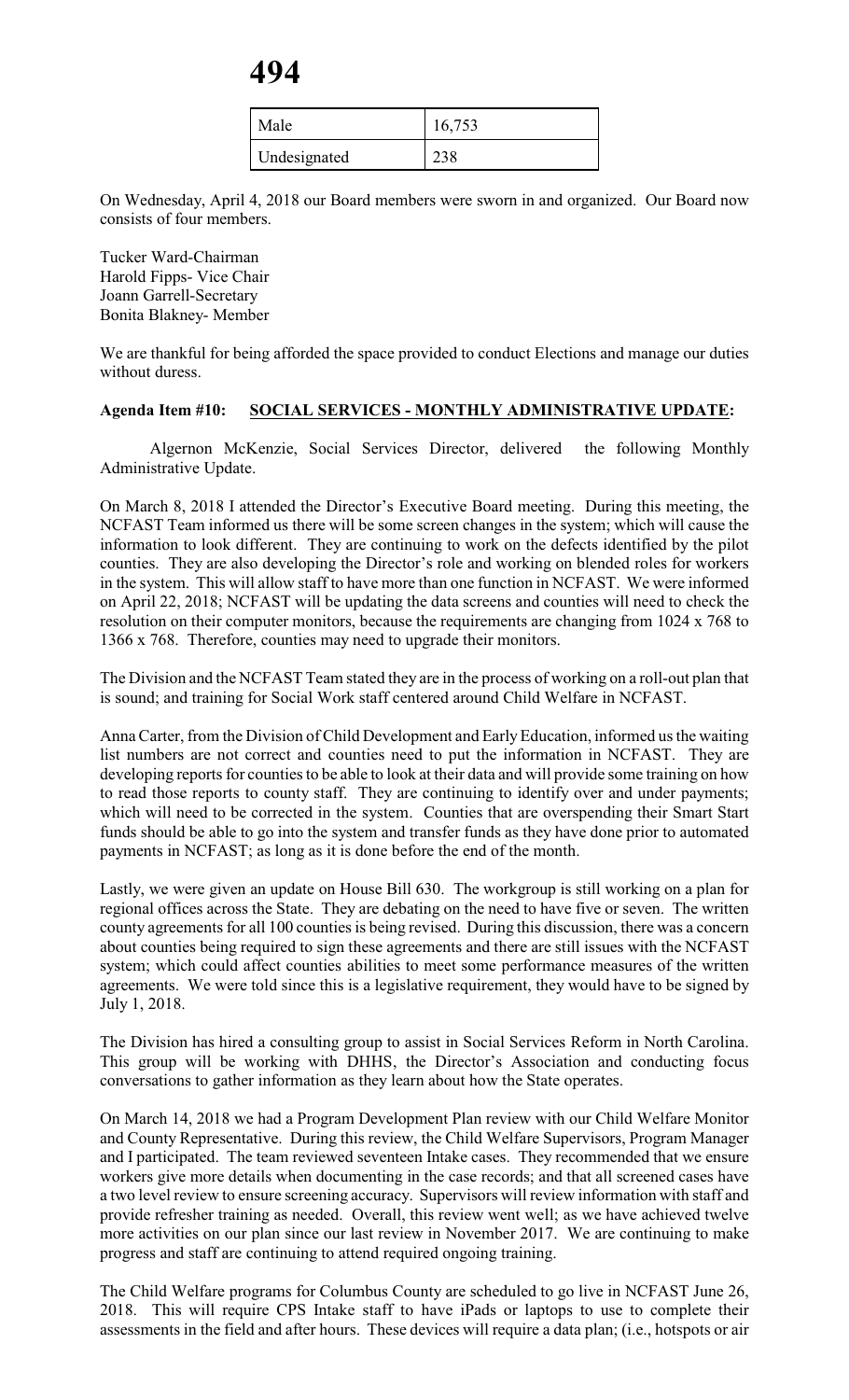cards). All Child Welfare forms will be automated and must be keyed into NCFAST. Therefore, we are in the process of assessing which option will work best for us. We will also need to purchase additional scanners to scan in current "paper" Foster Care documents into NCFAST. I have included these items in the upcoming budget for 2018-19 however, we may need to purchase some equipment prior to our June 2018 go live date. Child Welfare staff are beginning to take the required online trainings.

Our Foster Care and Adoptive Parent recruitment efforts are going well as we have had several individuals contact the agency. We are planning to conduct a class sometime in April.

| <b>Economic Services</b>                |                                                                                                                                                              |  |  |  |
|-----------------------------------------|--------------------------------------------------------------------------------------------------------------------------------------------------------------|--|--|--|
| <b>PROGRAM</b>                          | <b>STATISTICS</b>                                                                                                                                            |  |  |  |
| <b>Food &amp; Nutrition</b>             | Applications Taken: 178<br>Applications Approved: 154<br>Active Cases: 5,666<br>Benefits Issued: \$1,343,125.00<br>Participants Served: 11,810               |  |  |  |
| <b>Adult Medicaid</b>                   | Applications Taken: 150<br>Cases Terminated: 86<br>Redeterminations: 362<br><b>Applications Processed: 195</b>                                               |  |  |  |
| <b>Family &amp; Children's Medicaid</b> | Applications Taken: 132<br><b>Applications Processed: 88</b><br>Redeterminations: 671<br>Total Medicaid Cases: 12,849<br>Total Individuals Receiving: 15,987 |  |  |  |
| <b>Child Support</b>                    | <b>Absent Parents Located: 120</b><br>Orders Enforced: 282<br>Active Cases: 3,982<br>Collections: \$580,394.00                                               |  |  |  |

| March 2018       |  |
|------------------|--|
| conomic Services |  |

#### **March 2018 Human Services**

| <b>PROGRAM</b>                                 | <b>STATISTICS</b>                                                                                                                                                                                              |
|------------------------------------------------|----------------------------------------------------------------------------------------------------------------------------------------------------------------------------------------------------------------|
| <b>Adult Services (APS)</b>                    | APS Reports Accepted: 43<br>County Wards: 22<br>Number of Payee Cases: 16<br><b>Adults Served APS: 20</b><br>Number of Medicaid Transportation Trips: 1,334<br>Amount Requested for Reimbursement: \$29,712.29 |
| <b>Children's Protective Services</b><br>(CPS) | Reports Accepted: 36<br>Reports Screened Out: 15<br>Families Receiving In-Home Services: 28<br>Children Served: 60<br>Contacts with Families Monthly: 307<br>Assessments: 26                                   |
| <b>Foster Care</b>                             | Foster Children in Foster Homes: 52<br>Children Placed Outside County: 18<br>Agency Adoptions: 0<br>Pending Adoptions: 0<br>Total Foster Homes Licensed: 2<br>Total Children in Foster Care: 54                |
| <b>Work First Employment (TANF)</b>            | Applications Taken: 20<br>Applications Approved: 9<br><b>Individuals Receiving Benefits: 276</b><br>Entered Employment: 4<br>Number in Non-Paid Work Experience: 0                                             |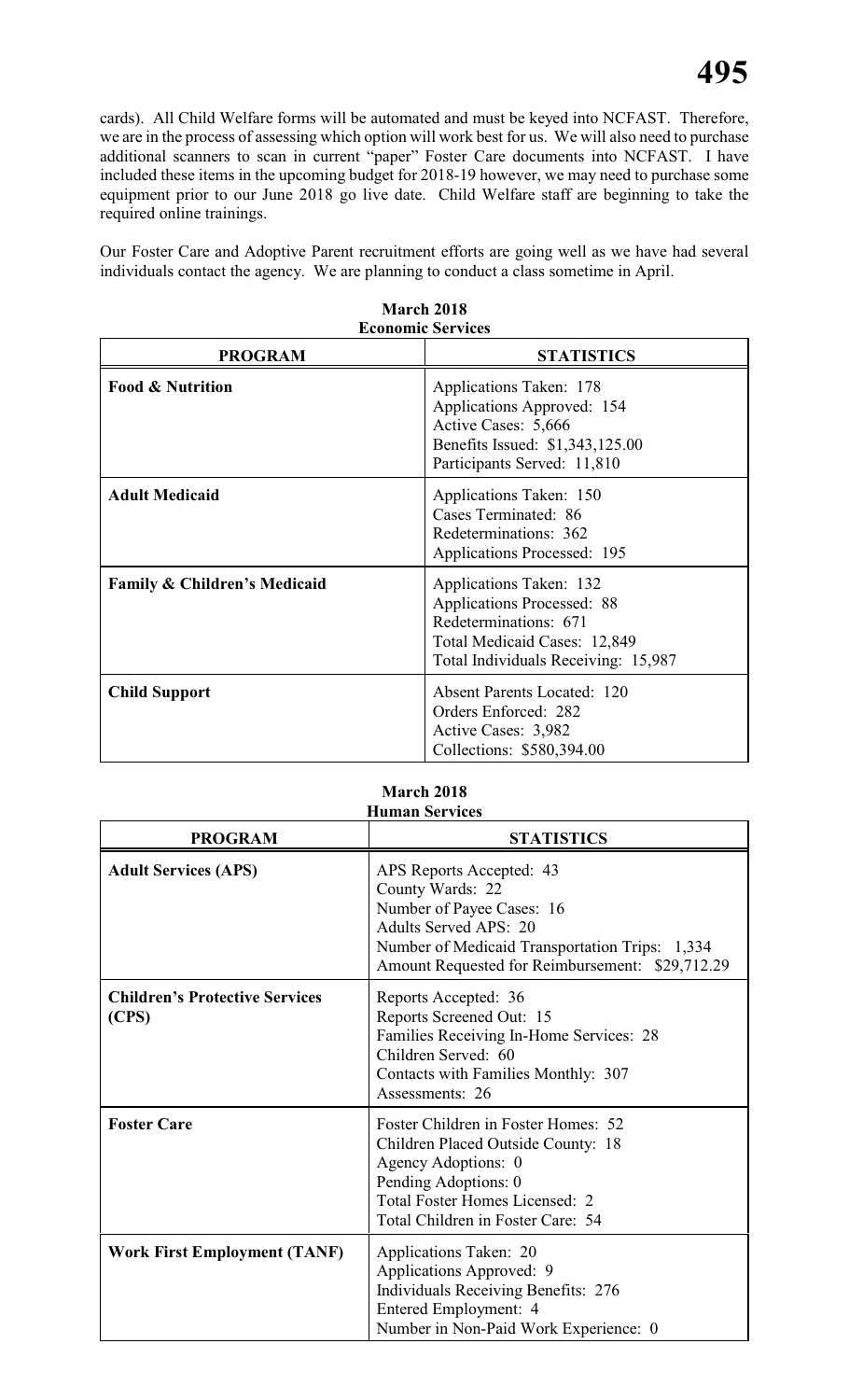| <b>Program Integrity</b> | Collections for Fraud: \$43,129.73<br>New Referrals: 69<br>Cases Established: 12                                                    |
|--------------------------|-------------------------------------------------------------------------------------------------------------------------------------|
| Day Care                 | Children Receiving Day Care Assistance: 370<br>Children on the Waiting List: 673<br>Amount Spent on Day Care Services: \$147,462.00 |

#### **Economic Services Program Narrative**

Child Support/Paralegal and Work First Cash/Medicaid Transportation/Maintenance and Housekeeping Food and Nutrition and Family and Children's Medicaid

Adult Medicaid//Rest Home and Nursing Home/Community Alternatives Program (CAP)

Submitted by Cyndi Hammonds, Income Maintenance Administrator

#### **Reporting Month: March 2018 News/Updates/Vacancies**

### **Adult and Family & Children's Medicaid:**

The Adult Medicaid Team failed the timeliness part of the Report Card for February. Part of the issue was a number of Long Term Care Cases coming due and workers unable to complete on a timely basis. This unit on the Medicaid Team have applications that have to be researched for any asset transfers within 5 years of being placed in a facility. This unit is in need of another worker to alleviate the volume of work that is involved with these cases. The Family and Children's Medicaid Team continue to meet their compliance timeframes. We have one vacancy on the Family and Children's Team.

#### **Child Support and Paralegal:**

The State is waiting and anticipating the approval from the legislative session for fingerprinting and background checks on all Child Support employees. Each employee will have to be checked in every county and in every state they have worked, lived and attended school in the past 5 years. The estimated total cost for our workers will be \$1,418.00, however with the Federal share of 66% to be reimbursed this would bring the county share to only \$482.12. Our Child Support processing assistant retired on March 20th which will leave a big void; she had been in several position in the agency and we will be losing a great asset with a lot of knowledge in Child Support and the agency. Three new employees began in March; two employees that are still in training and two vacancies left. Agents prepared 289 cases for court and continue to strive to meet all of our compliance timeframes. The paralegal completed 259 orders and reviewed 43 orders the attorney prepared.

#### **Food and Nutrition:**

We are experiencing NCFAST issues as the programs for Human Services are added into NCFAST. Sometimes these issues are causing cases to suspend and benefits are not going out properly. We passed our timeliness compliance timeframes for the month of March. We have a new hire in this unit and 2 vacancies to fill.

#### **Work First Cash/Medicaid Transportation/Interpreter/Maintenance and Housekeeping/Deputy:**

- We have had no security issues this month and continue to feel comfortable that our Deputy continues to do a professional job.
- We had some issues with Columbus County Transportation getting their bills in NCTRACKS so we could enter our part timely however, during March they got them to us all at one time and they have now been successfully entered in NCTRACKS for a timelier billing and payment.
- No updates in WorkFirst/Cash other than they continue to keep their work in compliance.
- No updates for the Interpreter, Maintenance or Housekeeping.

### **HUMAN SERVICES BOARD REPORT**

#### **Melinda H. Lane, Program Manager**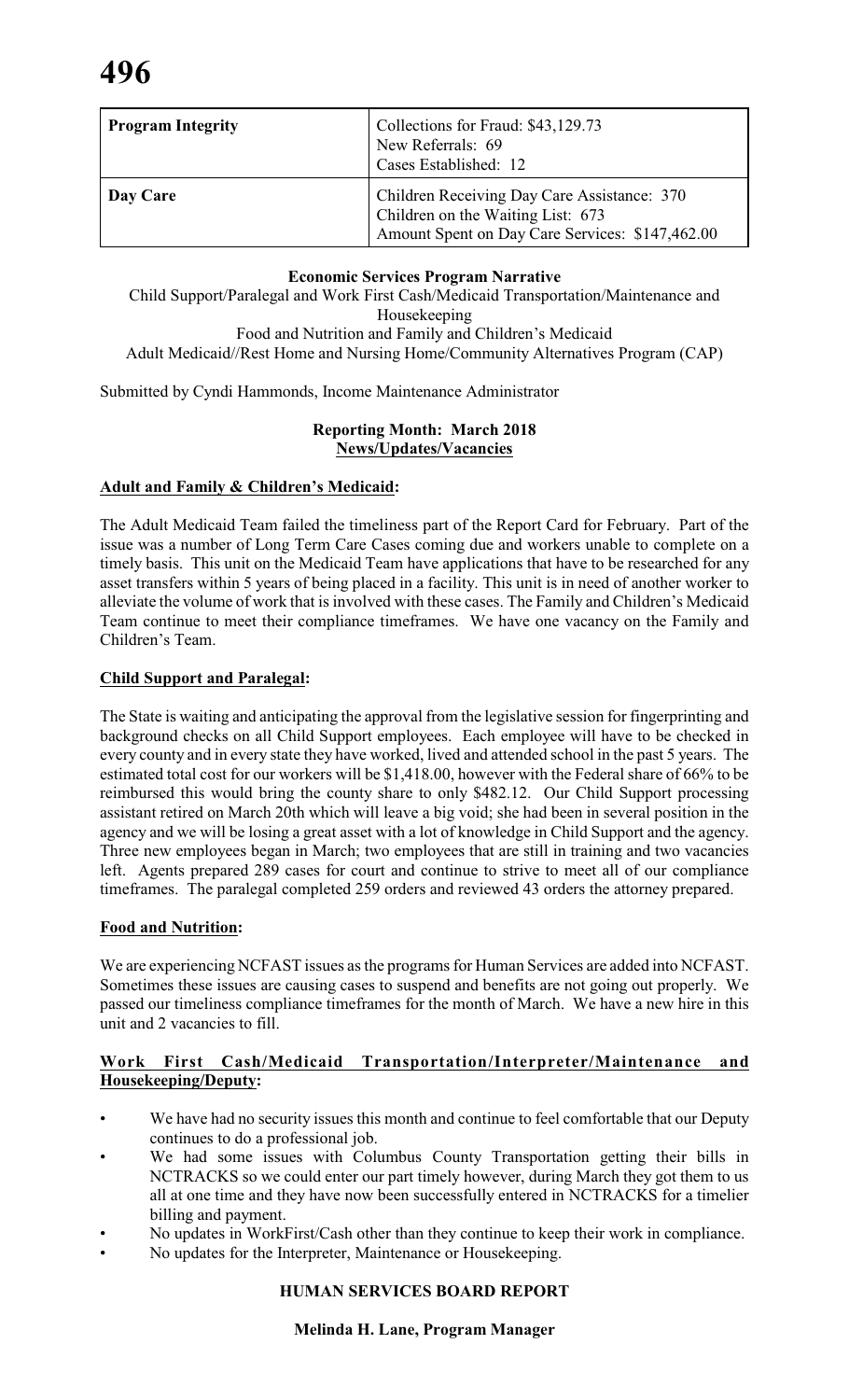#### **Vacancies/Updates/News for March 2018**

#### **Intake/Investigation/Assessment:**

The Intake/Investigation/Assessment Unit continues to be fully staffed and busy! All staff have busy caseloads and are continuing to get updated training. Child Welfare go-live for NCFAST for Columbus County has been moved to June 2018, but staff are beginning to get the required training now. Child Welfare's Program Development Plan was reviewed in March with all areas showing improvement and some areas being removed from the Plan due to being achieved.

#### **In-Home Services:**

The In-Home Services Unit continues to be short-staffed. Initial interviews have been completed and a recommendation has been made with a new worker to begin in April. Child Welfare go-live for NCFAST for Columbus County has been moved to June 2018, but staff are beginning to get the required training now. Child Welfare's Program Development Plan was reviewed in March with all areas showing improvement and some areas being removed from the Plan due to being achieved.

#### **Foster Care/Adoptions:**

The FosterCare/Adoptions Unit is now fully staffed and going strong. Child Welfare go-live for NCFAST for Columbus County has been moved to June 2018, but staff are beginning to get the required training now. Child Welfare's Program Development Plan was reviewed in March with all areas showing improvement and some areas being removed from the Plan due to being achieved.

#### **Transitional Unit:**

The new transitional unit is busy building caseloads and planning events for LINKs and Foster/Adoptive Parent Recruitment. Billboards, along with other forms of advertisement for recruitment are in place. MAPP training for new candidates for foster parents will begin in April. Child Welfare go-live for NCFAST for Columbus County has been moved to June 2018, but staff are beginning to get the required training now. Child Welfare's Program Development Plan was reviewed in March with all areas showing improvement and some areas being removed from the Plan due to being achieved.

#### **Adult Services:**

The Adult Services Unit continues to be fully staffed and very busy. This has been the busiest month recorded in the past four years with two times as many referrals received and screened in. Cases are becoming more complex with more issues. Members of this Unit continue to cross-train in order to work together more efficiently.

#### **Work First Employment:**

The Work First Employment Unit continues to work within the NCFAST system with daily issues. This Unit continues to assist with 200%.

#### **Child Day Care:**

The Child Day Care Unit continues to be fully staffed. This Unit continues to work within the NCFAST system dealing with daily issues and updates. Currently there are concerns with how NCFAST manages the waiting list and funding.

#### **Program Integrity:**

Program Integrity continues to work hard to get caught up with program integrity duties and cases. Collections are increasing due to increasing caseloads and tax refund season. Only one temporary worker continues to take Crisis Intervention Program applications due to remaining funds. In March 76 applications were taken for CIP with 76 approvals. It appears this program will continue to have funding through the most of the month of April and cooling will be considered.

#### **Agenda Item #11: APPOINTMENTS/RE-APPOINTMENTS or REPLACEMENTS to COUNCIL and BOARDS:**

June B. Hall, Clerk to the Board, requested the following appointments/re-appointments or replacements to council and boards.

| ΈB<br>TΙΛN<br>АC | COMMITTEE | <b>DISTRICT</b> | <b>EXPIR DATE</b> | <b>NAME</b> | <b>BOARD</b> |
|------------------|-----------|-----------------|-------------------|-------------|--------------|
|------------------|-----------|-----------------|-------------------|-------------|--------------|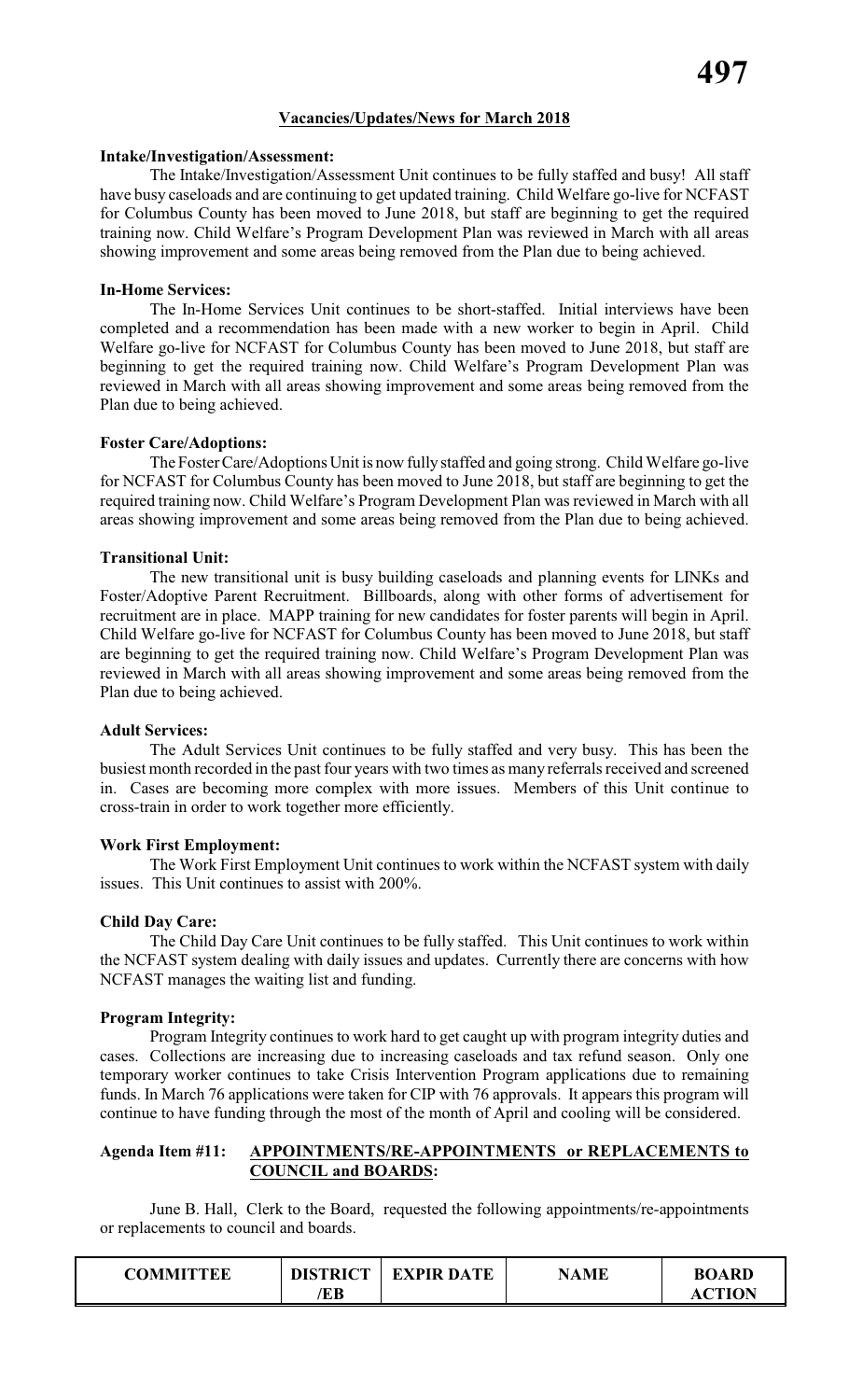| <b>Animal Control Advisory</b><br>Council | V<br>VI<br>VII | $01-06-2018$<br>05-02-2018<br>$01 - 17 - 2018$ | Phillip Cox<br>Pat Faircloth<br>Donna Watson | <b>HOLD</b><br><b>Re-Appoint</b><br><b>Patricia Thor</b> |
|-------------------------------------------|----------------|------------------------------------------------|----------------------------------------------|----------------------------------------------------------|
| Cerro Gordo Planning $\&$<br>Zoning Board | EB             | $01 - 03 - 2018$                               | Raymond Gowans-<br><b>ETJ</b>                | <b>Re-Appoint</b>                                        |
| Fair Bluff Board of<br>Adjustments        | <b>EB</b>      | January 2018                                   | Frank Horne- <b>ETJ</b>                      | <b>Re-Appoint</b>                                        |
| Fair Bluff Planning Board                 | <b>EB</b>      | April 2018                                     | N.I. "Chip"<br>Singletary-ETJ                | <b>Re-Appoint</b>                                        |
| Tabor City Planning $\&$<br>Zoning Board  | <b>EB</b>      | April 2018                                     | Tommy Spivey-ETJ                             | <b>Re-Appoint</b>                                        |
| Tabor City Zoning Board of<br>Adjustments | EB             | April 2018                                     | Johnnie Jernigan,<br>$Jr.-ETJ$               | <b>Re-Appoint</b>                                        |

#### **RECESS REGULAR SESSION and enter into COMBINATION MEETING of COLUMBUS COUNTY WATER and SEWER DISTRICTS I, II, III, IV and V BOARD MEETING:**

At 7:58 P.M., Commissioner Russ made a motion to recess Regular Session and enter into a **combination meeting** of Columbus County Water and Sewer Districts I, II, III, IV and V Board Meeting, seconded by Commissioner Bullard. The motion unanimously passed.

#### **Agenda Item #12: COLUMBUS COUNTY WATER and SEWER DISTRICTS I, II, III, IV and V - APPROVAL of BOARD MEETING MINUTES:**

April 02, 2018 **Combination Meeting** of Columbus County Water and Sewer Districts I, II, III, IV and V Board Meeting **(5 sets)**

This information will be recorded in Minute Book Number 2 for each Water District, respectively.

#### **Agenda Item #13: COLUMBUS COUNTY WATER and SEWER DISTRICTS I, II, III, IV and V - APPROVAL of MONTHLY BILLING ADJUSTMENTS:**

Harold Nobles, Public Utilities Director, requested Board approval of the monthly billing adjustments for January, February and March, 2018.

This information will be recorded in Minute Book Number 2 for each Water District, respectively.

#### **ADJOURN COMBINATION MEETING of COLUMBUS COUNTY WATER and SEWER DISTRICTS I, II, III, IV and V BOARD MEETING:**

At 7:59 P.M., Commissioner Prevatte made a motion to adjourn the **combination meeting** of Columbus County Water and Sewer Districts I, II, III, IV and V Board Meeting, seconded by Commissioner McDowell. The motion unanimously passed.

#### **Agenda Item #14: CONSENT AGENDA ITEMS:**

Commissioner McDowell made a motion to approve the following Consent Agenda Items, seconded by Commissioner Russ. The motion unanimously passed.

#### A. **Budget Amendments:**

| <b>TYPE</b>         | <b>ACCOUNT</b> | <b>DETAILS</b>       | <b>AMOUNT</b> |
|---------------------|----------------|----------------------|---------------|
| <b>Expenditures</b> | 10-4960-550000 | Capital Outlay       | 6,500         |
| Revenues            | 10-3991-499115 | Various Fund Balance | 6,500         |
| <b>Expenditures</b> | 10-5180-512100 | <b>EH Salaries</b>   | 14,813        |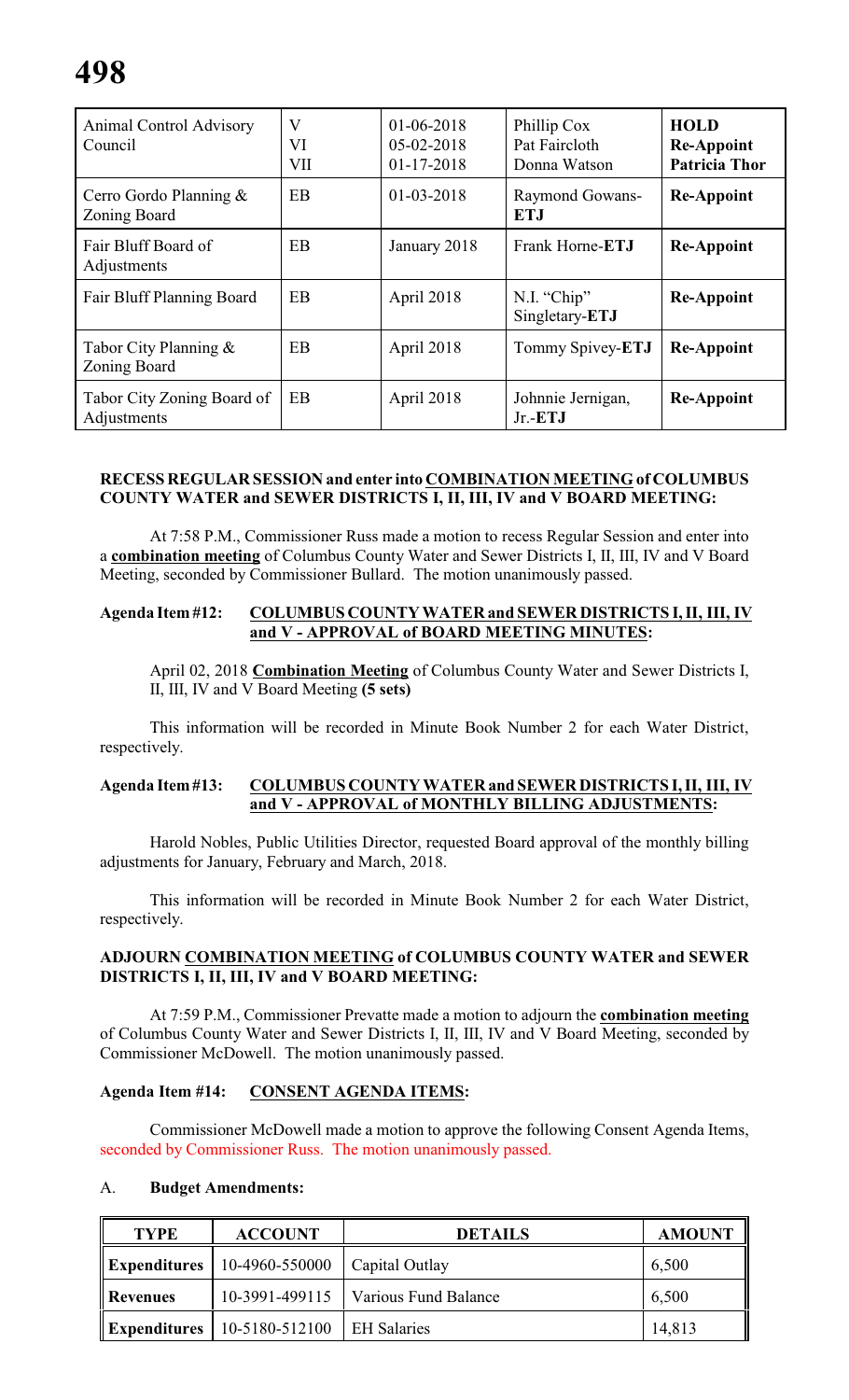|                     | 10-5180-518100 | <b>EH FICA</b>                               | 1,600  |
|---------------------|----------------|----------------------------------------------|--------|
|                     | 10-5180-518200 | <b>EH</b> Retirement                         | 2,100  |
|                     | 10-5180-518300 | <b>EH</b> Insurance                          | 2,000  |
| <b>Revenues</b>     | 10-3510-430024 | State Food and Lodging                       | 20,513 |
| <b>Expenditures</b> | 10-5167-526001 | Maternal health Departmental Supplies        | 3,712  |
|                     | 10-5161-526001 | <b>Family Planning Departmental Supplies</b> | 3,712  |
| <b>Revenues</b>     | 10-3510-430025 | General Medicaid                             | 7,424  |
| <b>Expenditures</b> | 10-5192-512100 | <b>BCCP</b> Salaries                         | 875    |
|                     | 10-5192-518100 | <b>BCCP FICA</b>                             | 100    |
|                     | 10-5192-518200 | <b>BCCP</b> Retirement                       | 100    |
|                     | 10-5192-518300 | <b>BCCP</b> Insurance                        | 200    |
| <b>Revenues</b>     | 10-3510-430050 | <b>BCCP</b> State Funding                    | 1,275  |

### B. **Tax Refunds and Releases:**

| <b>Property Value</b>                                                                   |       |           |                        |          | Amount:   |       | \$345.36   |
|-----------------------------------------------------------------------------------------|-------|-----------|------------------------|----------|-----------|-------|------------|
| Blanton, Ann Nance                                                                      |       |           | PROPERTY: 00000        |          | Total:    |       | \$378.15   |
| Value: $$0.00$                                                                          | Year: | $14-16$   | Account:               | 12-01850 | $Bill#$ : | 99999 |            |
| Release total value sold at tax sale. Property#21921 & 76849 Release Cerro Gordo        |       |           |                        |          |           |       |            |
| Fire(19.20) release Columbus Rescue(8.58) release Water $II(5.01)$                      |       |           |                        |          |           |       |            |
| <b>Property Value</b>                                                                   |       |           |                        |          | Amount:   |       | \$212.52   |
| Blanton, Ann Nance                                                                      |       |           | <b>PROPERTY: 20659</b> |          | Total:    |       | \$247.28   |
| Value: \$8,800.00                                                                       | Year: | $14 - 16$ | Account:               | 12-01851 | $Bill#$ : | 99999 |            |
| Release total value. Sold at tax sale. Release Cerro Gordo Fire(26.40) release Columbus |       |           |                        |          |           |       |            |
| Rescue $(5.28)$ release Water II $(3.08)$                                               |       |           |                        |          |           |       |            |
| <b>Property Value</b>                                                                   |       |           |                        |          | Amount:   |       | \$627.25   |
| Blanton, Anna Nance                                                                     |       |           | <b>PROPERTY: 25088</b> |          | Total:    |       | \$1,138.25 |
| Value: \$89,400.00                                                                      | Year: | 2016      | Account:               | 13-04701 | $Bill#$ : | 87820 |            |
| Release total value. Sold at tax sale. Release Cerro Gordo Fire(75.30) release Columbus |       |           |                        |          |           |       |            |
| Rescue $(18.20)$ release late list $(1.50)$                                             |       |           |                        |          |           |       |            |
| Property Value                                                                          |       |           |                        |          | Amount:   |       | \$388.82   |
| Small, Steven Craig                                                                     |       |           | <b>PROPERTY: 12152</b> |          | Total:    |       | \$514.48   |
| Value: \$58,600.00                                                                      | Year: | 2017      | Account:               | 06-03834 | $Bill#$ : | 87190 |            |
| Release value home burned. Release Columbus Rescue(9.66)                                |       |           |                        |          |           |       |            |
| <b>Property Value</b>                                                                   |       |           |                        |          | Amount:   |       | \$239.10   |
| True, Carolyn D.                                                                        |       |           | <b>PROPERTY: 85012</b> |          | Total:    |       | \$274.50   |
| Value: \$2,700.00                                                                       | Year: | $08-17$   | Account:               | 04-02737 | $Bill#$ : | 99999 |            |
| Release total value sold at tax sale. Release Bolton Fire(29.50) release Columbus       |       |           |                        |          |           |       |            |
| Rescue(5.90)                                                                            |       |           |                        |          |           |       |            |
| User Fee                                                                                |       |           |                        |          | Amount:   |       | \$0.00     |
| Edmund, Pamela                                                                          |       |           | <b>PROPERTY: 75364</b> |          | Total:    |       | \$203.00   |
| Value: \$0.00                                                                           | Year: | 2017      | Account:               | 12-05916 | $Bill#$ : | 59405 |            |
| Release user fee. Vacant.                                                               |       |           |                        |          |           |       |            |
|                                                                                         |       |           |                        |          | Amount:   |       | \$0.00     |
| User Fee                                                                                |       |           |                        |          |           |       |            |
| Lewis, James Martin                                                                     |       |           | <b>PROPERTY: 28807</b> |          | Total:    |       | \$203.00   |
| Value: \$0.00                                                                           | Year: | 2017      | Account:               | 15-23960 | $Bill#$ : | 73640 |            |
| Release user fee. Storage Bldg. burned and does not have a can.                         |       |           |                        |          |           |       |            |
| User Fee                                                                                |       |           |                        |          | Amount:   |       | \$0.00     |
| Smith, Janice Y                                                                         |       |           | PROPERTY: 4825         |          | Total:    |       | \$1,160.00 |
| Value: $$0.00$                                                                          | Year: | 2017      | Account:               | 01-08027 | Bill#:    | 99999 |            |
| Release user fees. Vacant.Prop#4825,4831,4832,4837,4836,3068,4835                       |       |           |                        |          |           |       |            |
| User Fee                                                                                |       |           |                        |          | Amount:   |       | \$0.00     |
| Tyree, Carol M. Floyd Daryl Sr                                                          |       |           | <b>PROPERTY: 25052</b> |          | Total:    |       | \$116.00   |
| Value: \$0.00                                                                           | Year: | 2017      | Account:               | 13-03505 | $Bill#$ : | 92728 |            |
| Release user fee. House is vacant.                                                      |       |           |                        |          |           |       |            |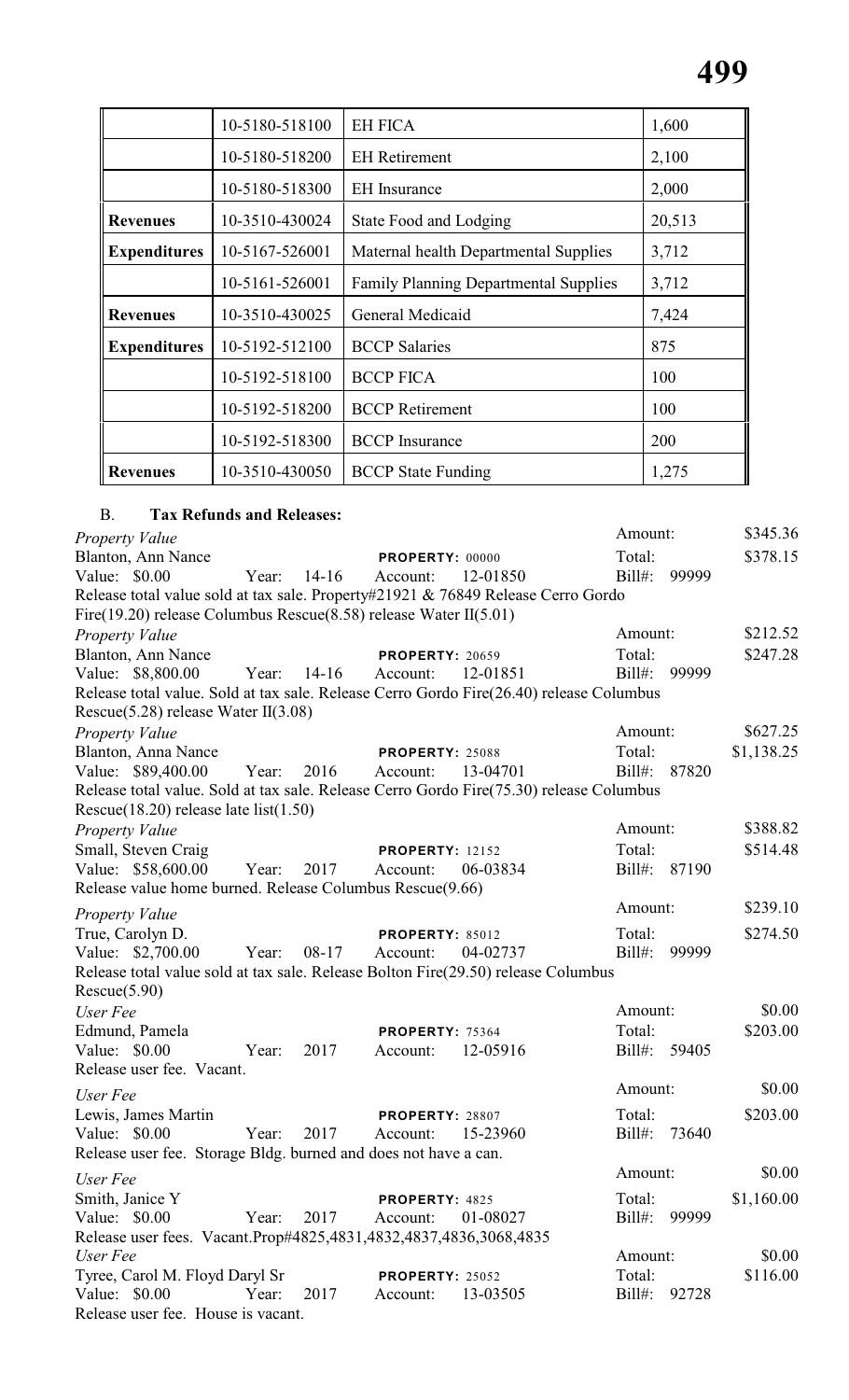### **Agenda Item #15: COMMENTS:**

Chairman McKenzie opened the floor for comments. The following spoke.

#### A. **Department Managers:**

1. **Edward Davis, Soil and Water Conservation Director:** stated the Beaver Bounty Program is ending, and we would like to invite you to a Beaver Management Dinner on Monday, April 23, 2018, at 5:00 P.M.

#### 2. **Kay Worley, Emergency Services Director:** stated the following:

-We are going to start re-programming the radios next week for all the rescue and fire departments;

-There will be two (2) teams; **and**

-It will probably take several weeks.

#### B. **Board of Commissioners:**

1. **Commissioner McDowell:** stated the following:

-We attended a NCACC District Meeting last Thursday;

-Columbus, Bladen, Robeson, Brunswick, Cumberland, Pender and New Hanover Counties were entailed in this meeting;

-All rural counties have the same types of issues;

-After independent presentations were delivered by each county, a combined list was made with issues to be presented to our legislators by NCACC; **and**

-There is a bond issue for schools that needs to be addressed by everyone who will**.**

### **Shirley Smith - Citizen Input:** stated the following:

- 1. I want to talk about the water that was approved for Columbus County for the rural areas;
- 2. I am from Evergreen with a population of 400;
- 3. The petition was passed apparently in 2015 and the grant was approved for us to receive the water;
- 4. It is 2018 and we still have not received any water;
- 5. It is my hope for the Commissioners to waive the fee or give some type of concession for the residents on Silverspoon Road;
- 6. We got 150 people to sign the petition, and we have tried to get a copy of the original petition and have been told it can not be located;
- 7. We really need the water and I am a taxpayer; **and**
- 8. We are in dire need of the water.

#### 2. **Commissioner Byrd:** stated the following:

-We would like to introduce John Johnson who is a candidate for North Carolina District 16:

-I have received information relative to Brunswick County having a program for senior citizens and their ability to pay their property taxes that we need to look at; **and**

-The fire departments need to alert the Tax Office when a structure is destroyed or damaged by fire.

### 3. **Commissioner Bullard:** stated the following:

-There is a guy on Macedonia Church Road that needs some ditches cleaned out, and I would like for NC DOT to contact me; **and**

-The chairs are badly worn in the E-911 Center and need to be replaced.

#### 4. **Commissioner Russ:** stated the following:

-The light at Boardman Sun-do is too bright and is blinding drivers and needs to be adjusted:

-The jurors are stating the chairs are too close to the rails;

-Sheriff - do you have a dive team?;

-Have we received any hurricane relief money?;

-Mr. Boney, I was impressed with the two (2) young people who spoke tonight; **and**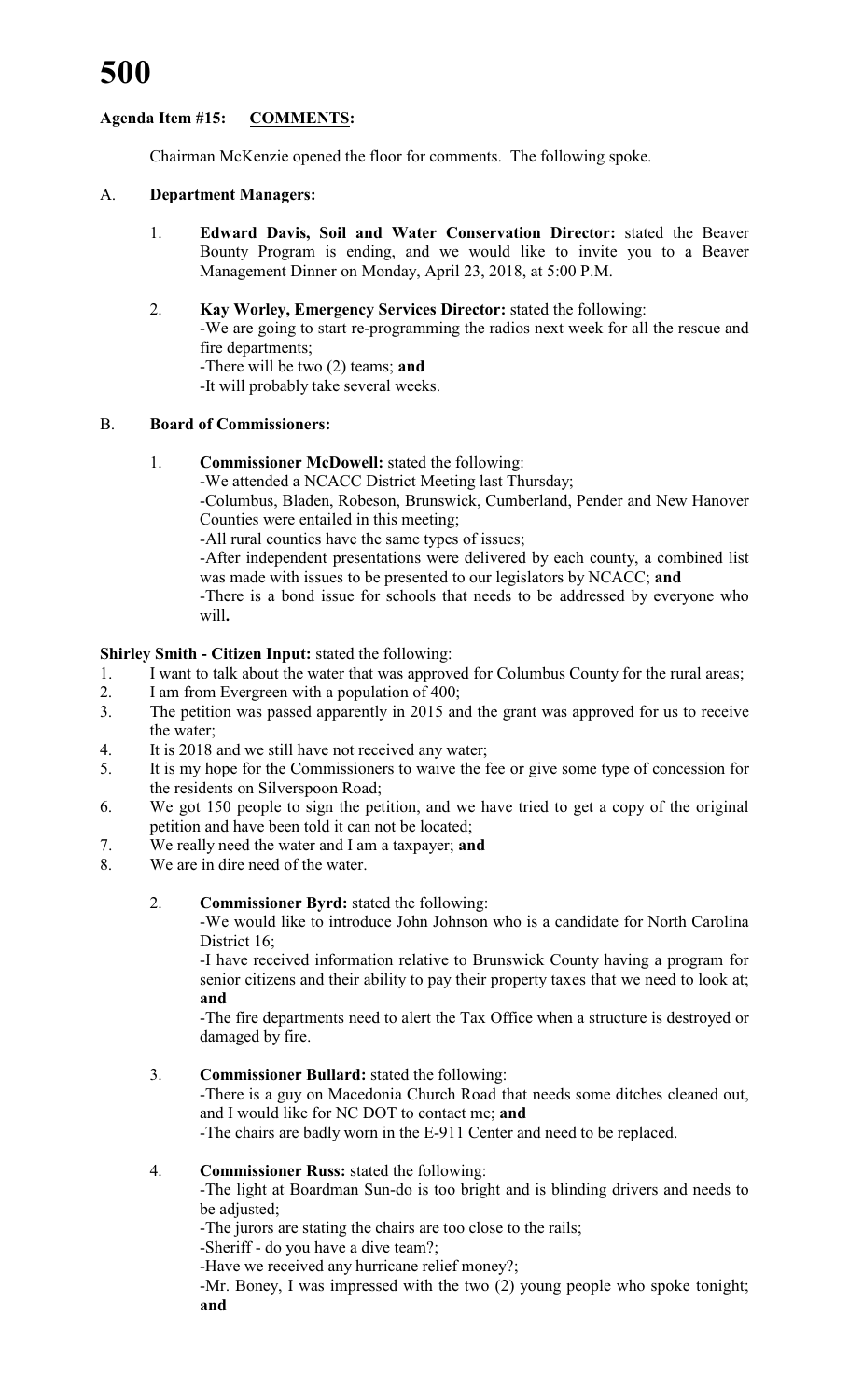-The small tract of property where Etna Gas Station was previously located at the Courthouse has resulted in numerous towing of vehicles driven by County employees resulting in a towing fee of \$250.00 to \$300.00 each incident, and we need to start negotiations to purchase this property.

5. **Commissioner Prevatte:** stated the following

-I concur with Commissioner McDowell relative to the Statewide Referendum on a Bond Issue for School Facility Needs, and we need to support this bond;

#### **MOTION:**

Commissioner Prevatte made a motion to send Letters of Support to our legislative delegates for the Statewide Referendum on a Bond Issue for School Facility Needs, seconded by Commissioner Byrd. The motion unanimously passed.

> -Mr. Stephens and I met with the director of Trillium's Regional Southeast Office last week; **and**

> –They are anxious to get started and to work with Columbus County and I stated the following:

-the need for visibility of help for mental health;

-the need for a walk-in place with shingle hanging over the door; **and**

-a meeting at the end of the month to locate a suitable location for the walk-in location.

6. **Vice Chairman Burroughs:** stated the following:

-I will also ask for the NCACC Resolution Supporting a Statewide Referendum on a Bond Issue for School Facility Needs; **and**

-We all received an e-mail about a conference call with Special Assistant to the President, Ja'Ron Smith discussing Opportunity Zones and you need to join in if possible.

#### 7. **Chairman McKenzie:** stated the following:

-We have received a letter from Mayor Nancy Hill relative to the solar panels being installed on property adjacent to the airport; **and**

-We have the Board Retreat scheduled for April 25, 2018, and I have requested that the following people be in attendance - our Clerk to the Board, press, EMS, Gary Lanier, Algernon McKenzie, Harold Nobles, Larry Hayes and Needham Hughes.

#### C. **County Manager/County Attorney (Michael H. Stephens):** stated the following:

-I have received a letter from the Farmers Market and they are requesting the County to provide insurance coverage for them due to their financial situation, and help with the mowing;

-The insurance coverage will cost approximately three hundred and 00/100 (\$300.00) dollars; **and**

-I have spoken with Julie Strickland, Parks and Recreation Director, and she states they can do the mowing at no cost.

### **MOTION:**

Vice Chairman Burroughs made a motion to approve the County providing insurance coverage for the Farmers Market at approximately three hundred and 00/100 (\$300.00) dollars, seconded by Commissioner Russ. The motion unanimously passed.

#### **RECESS REGULAR SESSION and enter into CLOSED SESSION in ACCORDANCE with N.C.G.S. § 143-318.11(a) (6) PERSONNEL:**

At 8:51 P.M, Commissioner Byrd made a motion to recess Regular Session and enter into Closed Session in Accordance with N.C.G.S. § 143-318.11(a) (6) Personnel, seconded by Commissioner Prevatte. The motion unanimously passed.

#### **Agenda Item #16: CLOSED SESSION in ACCORDANCE with N.C.G.S. § 143- 318.11(a) (6) PERSONNEL:**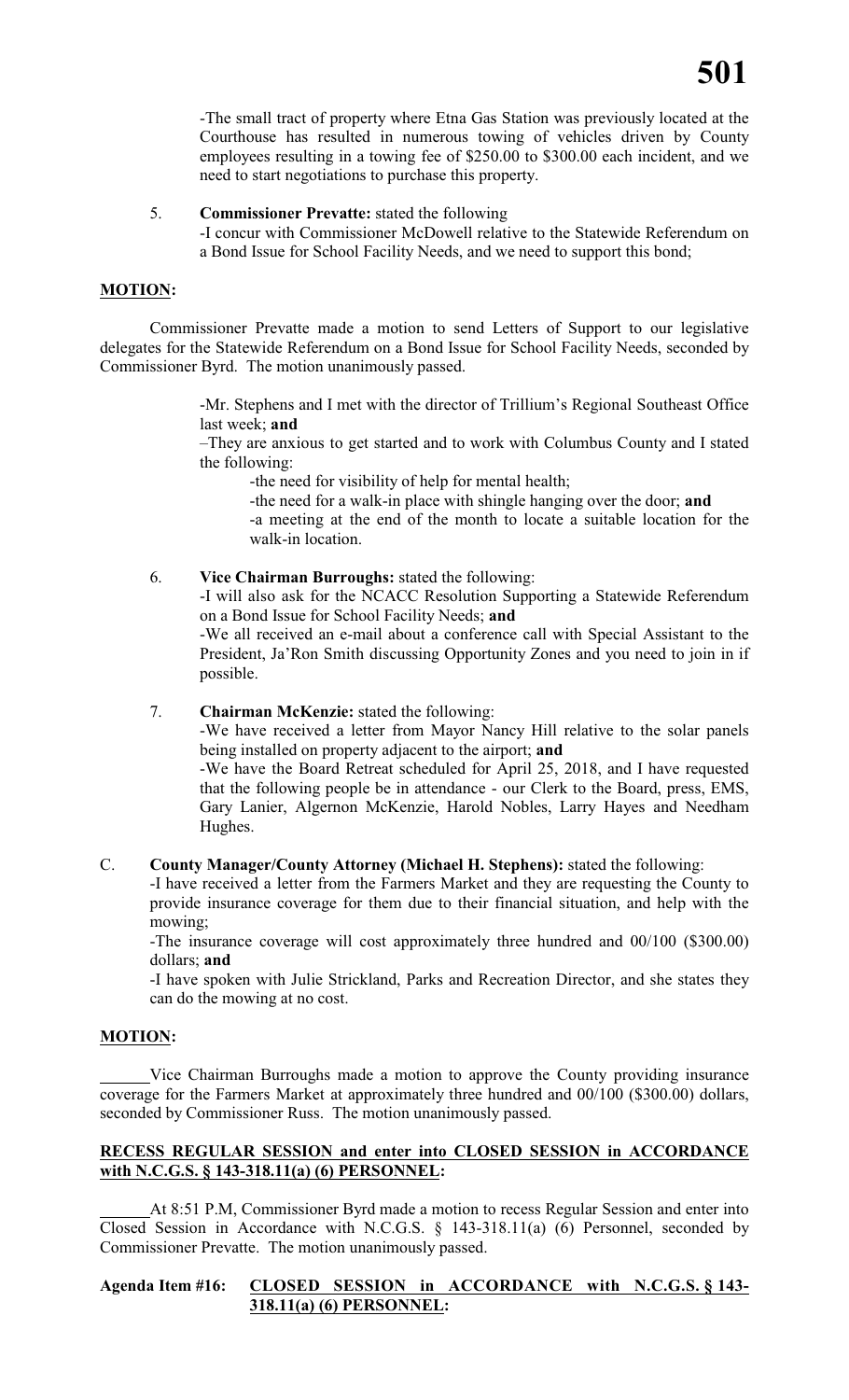No action was taken.

#### **ADJOURN CLOSED SESSION and resume REGULAR SESSION:**

At 9:22 P.M., Commissioner McDowell made a motion to adjourn Closed Session and resume Regular Session, seconded by Commissioner Bullard. The motion unanimously passed.

#### **READING and APPROVAL of CLOSED SESSION GENERAL ACCOUNT:**

Chairman McKenzie requested that Michael H. Stephens, County Manager/Attorney, orally read the Closed Session General Account. Mr. Stephens orally read the following: *"The County Manager/Attorney discussed with the Board of Commissioners the vacancy of the position of County Attorney. No decisions were made and no action was taken"*.

Commissioner Byrd made a motion to approve the Closed Session General Account, seconded by Commissioner Prevatte. The motion unanimously passed.

#### **Agenda Item #17: ADJOURNMENT:**

At 9:23 P.M., Vice Chairman Burroughs made a motion to adjourn, seconded by Commissioner Prevatte. The motion unanimously passed.

**\_\_\_\_\_\_\_\_\_\_\_\_\_\_\_\_\_\_\_\_\_\_\_\_\_\_\_\_ \_\_\_\_\_\_\_\_\_\_\_\_\_\_\_\_\_\_\_\_\_\_\_\_\_\_\_\_\_\_\_\_\_\_\_**

**APPROVED:**

**JUNE B. HALL, Clerk to Board AMON E. McKENZIE, Chairman**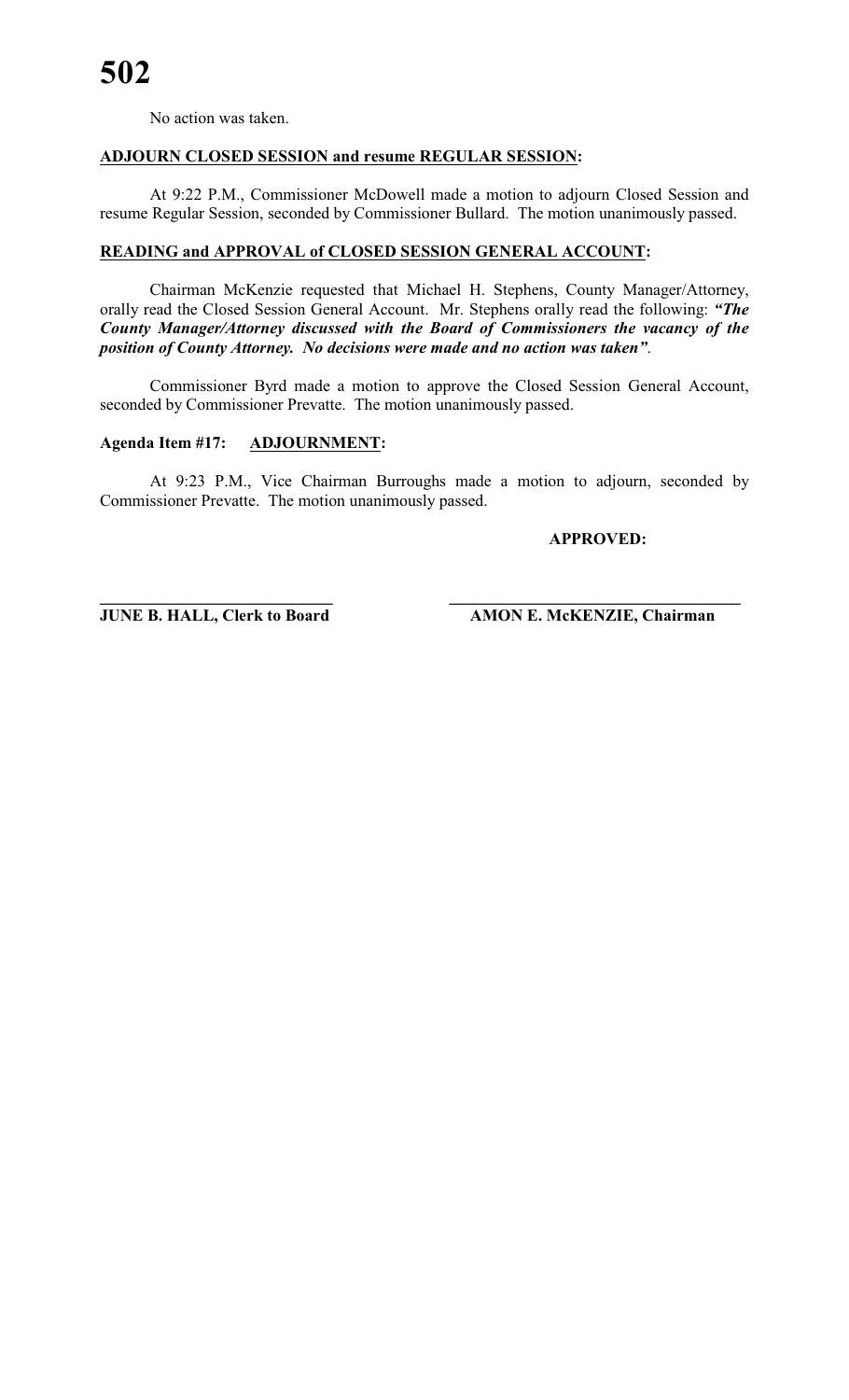#### **COLUMBUS COUNTY WATER and SEWER DISTRICTS I, II, III, IV AND V COMBINATION BOARD MEETING Monday, April 16, 2018 7:58 P.M.**

The Honorable Columbus County Commissioners met on the above stated date and at the above stated time in the Dempsey B. Herring Courthouse Annex Building, located at 112 West Smith Street, Whiteville, North Carolina, to act as the Columbus County Water and Sewer District I Board.

#### **COMMISSIONERS PRESENT: APPOINTEES PRESENT:**

Trent Burroughs, **Vice-Chairman / County Attorney** James E. Prevatte June B. Hall, **Clerk to the Board** Giles E. Byrd Edwin Russ **APPOINTEE ABSENT:** Charles T. McDowell

Amon E. McKenzie, **Chairman** Mike Stephens, **County Manager** 

Ricky Bullard Bobbie Faircloth, **Finance Officer**

#### **MEETING CALLED TO ORDER:**

At 7:58 P.M., Chairman Amon E. McKenzie called the **combination meeting** of Columbus County Water and Sewer Districts I, II, III, IV and V Board Meeting to order.

#### **Agenda Item #12: COLUMBUS COUNTY WATER and SEWER DISTRICTS I, II, III, IV and V - APPROVAL of BOARD MEETING MINUTES:**

April 02, 2018 **Combination Meeting** of Columbus County Water and Sewer Districts I, II, III, IV and V Board Meeting **(5 sets)**

Commissioner Bullard made a motion to approve the April 02, 2018 Columbus County Water and Sewer District I Board Meeting Minutes, with corrections stated, seconded by Commissioner McDowell. The motion unanimously passed.

#### **Agenda Item #13: COLUMBUS COUNTY WATER and SEWER DISTRICTS I, II, III, IV and V - APPROVAL of MONTHLY BILLING ADJUSTMENTS:**

Harold Nobles, Public Utilities Director, requested Board approval ofthe following monthly billing adjustments for January, February and March, 2018.

| <b>DATE</b> | ACCT#       | <b>ACCT NAME</b>        | ADJ AMT    | <b>REASON FOR ADJ</b> |
|-------------|-------------|-------------------------|------------|-----------------------|
| 1/18/2018   | 104210.0098 | JOHN GOTT               | \$(557.59) | LEAK ADJUSTMENT       |
| 1/18/2018   | 200055.0098 | <b>CHARLES MILLIGAN</b> | \$(199.85) | LEAK ADJUSTMENT       |
| 1/18/2018   | 400970.0089 | <b>HARRY SWISHER</b>    | \$(545.78) | LEAK ADJUSTMENT       |

#### **DISTRICT I ADJUSTMENTS FOR JANUARY, FEBRUARY, & MARCH 2018**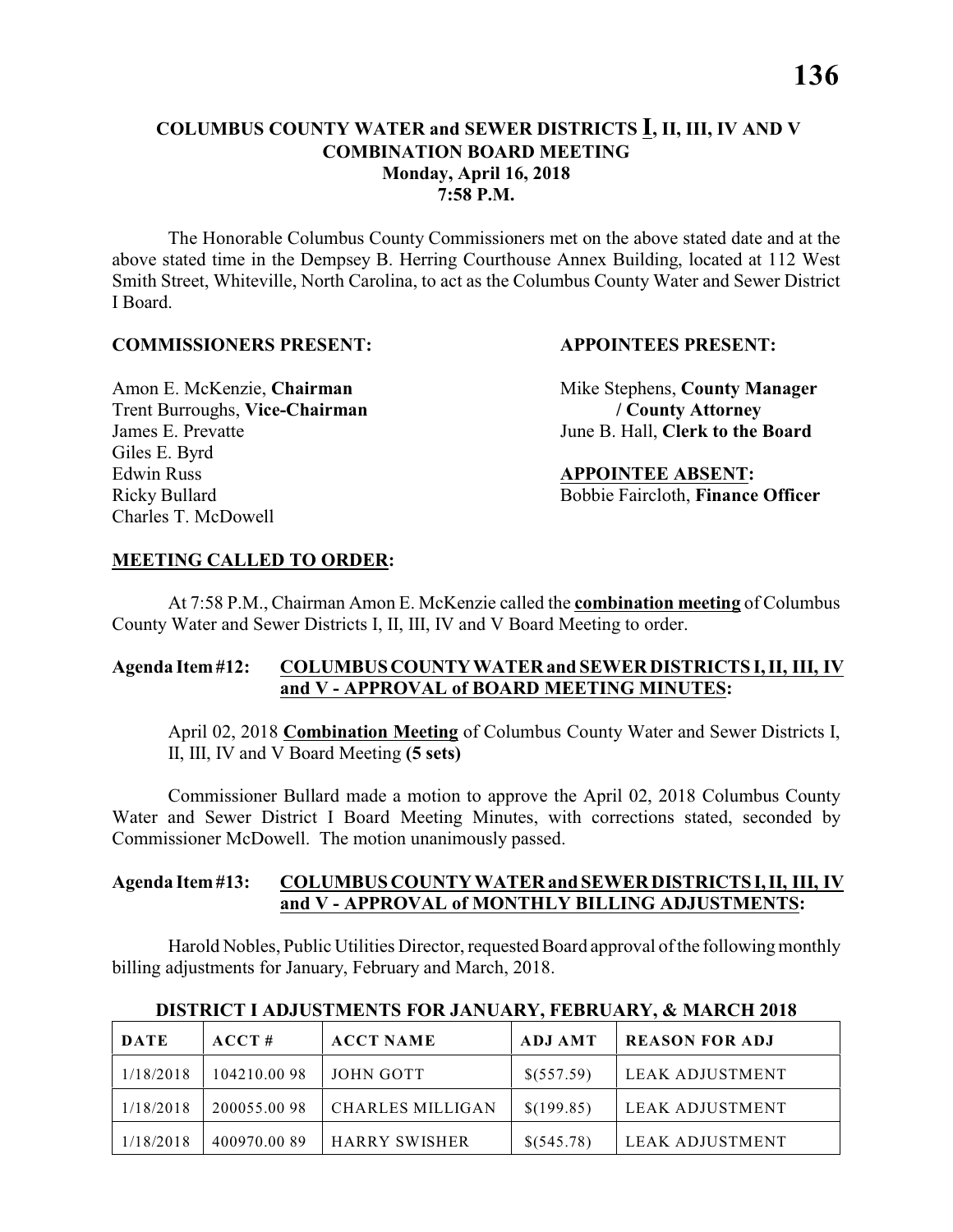| <b>DATE</b> | ACCT#        | <b>ACCT NAME</b>                    | <b>ADJ AMT</b> | <b>REASON FOR ADJ</b>   |
|-------------|--------------|-------------------------------------|----------------|-------------------------|
| 1/18/2018   | 400230.0093  | <b>TERRIA SUMNER</b>                | \$25.00        | <b>SERVICE CALL FEE</b> |
| 1/31/2018   | 601680.0098  | <b>MARCIA ANDERSON</b>              | \$(5.00)       | <b>POSTING ERROR</b>    |
| 2/19/2018   | 100614.0098  | <b>GEORGE SMITH</b>                 | \$(9.14)       | <b>BILLING ERROR</b>    |
| 2/19/2018   | 301845.0091  | <b>ANNA MCGARY</b>                  | \$(6.40)       | <b>BILLING ERROR</b>    |
| 2/19/2018   | 402770.0095  | <b>MORGAN CRIBB</b>                 | \$(12.51)      | <b>BILLING ERROR</b>    |
| 2/19/2018   | 102891.0098  | <b>ERNEST MISE</b>                  | \$(91.11)      | <b>LEAK ADJUSTMENT</b>  |
| 2/19/2018   | 203080.0098  | WILLIAM HERRING                     | \$(103.50)     | <b>LEAK ADJUSTMENT</b>  |
| 2/19/2018   | 102965.00 96 | <b>JIMMY NEALEY</b>                 | \$(1,370.81)   | <b>LEAK ADJUSTMENT</b>  |
| 2/19/2018   | 206630.0097  | MICHAEL COX                         | \$(108.96)     | <b>LEAK ADJUSTMENT</b>  |
| 2/19/2018   | 207061.0098  | <b>TAWANNA BROWN</b>                | \$(70.12)      | <b>LEAK ADJUSTMENT</b>  |
| 2/19/2018   | 302440.0098  | <b>AVERY MCPHERSON</b>              | \$(142.79)     | <b>LEAK ADJUSTMENT</b>  |
| 2/19/2018   | 302630.0098  | <b>JOYCE DUNCAN</b>                 | \$(253.62)     | <b>LEAK ADJUSTMENT</b>  |
| 2/19/2018   | 400420.0095  | <b>CHARLES OXENDINE</b>             | \$(470.06)     | <b>LEAK ADJUSTMENT</b>  |
| 2/19/2018   | 402470.0098  | <b>LAVERN GASKIN</b>                | \$(109.52)     | <b>LEAK ADJUSTMENT</b>  |
| 2/19/2018   | 404300.0098  | <b>KIMBERY</b><br><b>HENDERSON</b>  | \$(405.07)     | <b>LEAK ADJUSTMENT</b>  |
| 2/19/2018   | 602380.0098  | <b>SYLVESTER</b><br><b>STEPHENS</b> | \$(80.10)      | <b>LEAK ADJUSTMENT</b>  |
| 2/19/2018   | 603705.0098  | MARJORIE JORDAN                     | \$(119.14)     | <b>LEAK ADJUSTMENT</b>  |
| 2/19/2018   | 404940.0087  | <b>DAVID CARTRETTE</b>              | \$50.00        | METER TAMPERING FEE     |
| 2/28/2018   | 200120.0098  | <b>GABRIELLE KEITH</b>              | \$(1,155.32)   | LEAK ADJUSTMENT         |
| 2/28/2018   | 201620.0098  | <b>JENNIFER</b><br>TURBEVILLE       | \$(124.28)     | LEAK ADJUSTMENT         |
| 2/28/2018   | 302230.0098  | <b>GARY CARTRETTE</b>               | \$(112.47)     | <b>LEAK ADJUSTMENT</b>  |
| 2/28/2018   | 600080.0096  | <b>SYLVIA ADAMS</b>                 | \$(556.66)     | <b>LEAK ADJUSTMENT</b>  |
| 2/28/2018   | 601390.0097  | <b>TEMETRIS</b><br><b>BELLAMY</b>   | \$(196.80)     | <b>LEAK ADJUSTMENT</b>  |
| 3/6/2018    | 103730.0098  | <b>CRAIG MCPHERSON</b>              | \$25.00        | <b>SERVICE CALL FEE</b> |
| 3/6/2018    | 201031.0098  | <b>LINDA JORDAN</b>                 | \$25.00        | <b>SERVICE CALL FEE</b> |
| 3/6/2018    | 600540.0092  | <b>ROBERT WARD</b>                  | \$(427.12)     | <b>POSTING ERROR</b>    |
| 3/6/2018    | 101140.0098  | <b>JUSTON BENTON</b>                | \$50.00        | METER TAMPERING FEE     |
| 3/6/2018    | 103730.0098  | <b>CRAIG MCPHERSON</b>              | \$50.00        | METER TAMPERING FEE     |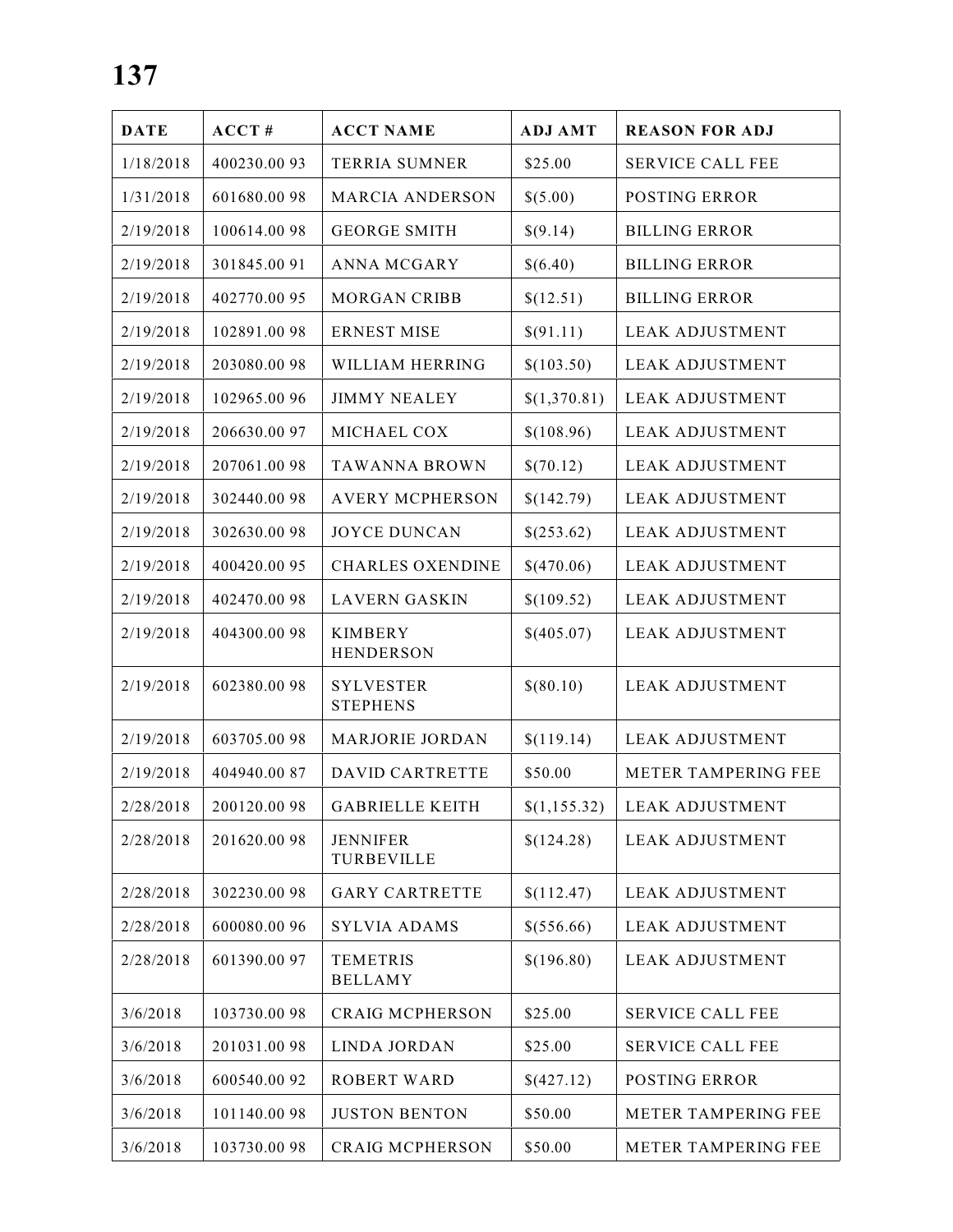| <b>DATE</b> | ACCT#        | <b>ACCT NAME</b>        | <b>ADJ AMT</b> | <b>REASON FOR ADJ</b>      |
|-------------|--------------|-------------------------|----------------|----------------------------|
| 3/6/2018    | 404940.00 87 | DAVID CARTRETTE         | \$150.00       | <b>METER TAMPERING FEE</b> |
| 3/19/2018   | 101094.00 98 | <b>TED FLOYD</b>        | \$(99.27)      | LEAK ADJUSTMENT            |
| 3/19/2018   | 200120.00 90 | <b>GABRIELLE KEITH</b>  | \$(44.38)      | LEAK ADJUSTMENT            |
| 3/19/2018   | 206630.0097  | MICHAEL COX             | \$(412.58)     | LEAK ADJUSTMENT            |
| 3/19/2018   | 207060.00 97 | <b>TAWANA BROWN</b>     | \$(152.14)     | <b>LEAK ADJUSTMENT</b>     |
| 3/19/2018   | 400420.00 95 | <b>CHARLES OXENDINE</b> | \$(889.91)     | <b>LEAK ADJUSTMENT</b>     |
| 3/19/2018   | 600280.0094  | DONNA STALEY            | \$(38.18)      | <b>BILLING ERROR</b>       |

Commissioner Russ made a motion to approve the monthly billing adjustments for Columbus County Water and Sewer District I for January, February and March, 2018, seconded by Commissioner Bullard. The motion unanimously passed.

#### **ADJOURNMENT:**

At 7:59 P.M., Commissioner Prevatte made a motion to adjourn, seconded by Commissioner McDowell. The motion unanimously passed.

\_\_\_\_\_\_\_\_\_\_\_\_\_\_\_\_\_\_\_\_\_\_\_\_\_\_\_\_\_ \_\_\_\_\_\_\_\_\_\_\_\_\_\_\_\_\_\_\_\_\_\_\_\_\_\_\_\_\_\_\_\_\_\_\_

#### **APPROVED:**

**JUNE B. HALL, Clerk to Board AMON E. McKENZIE, Chairman**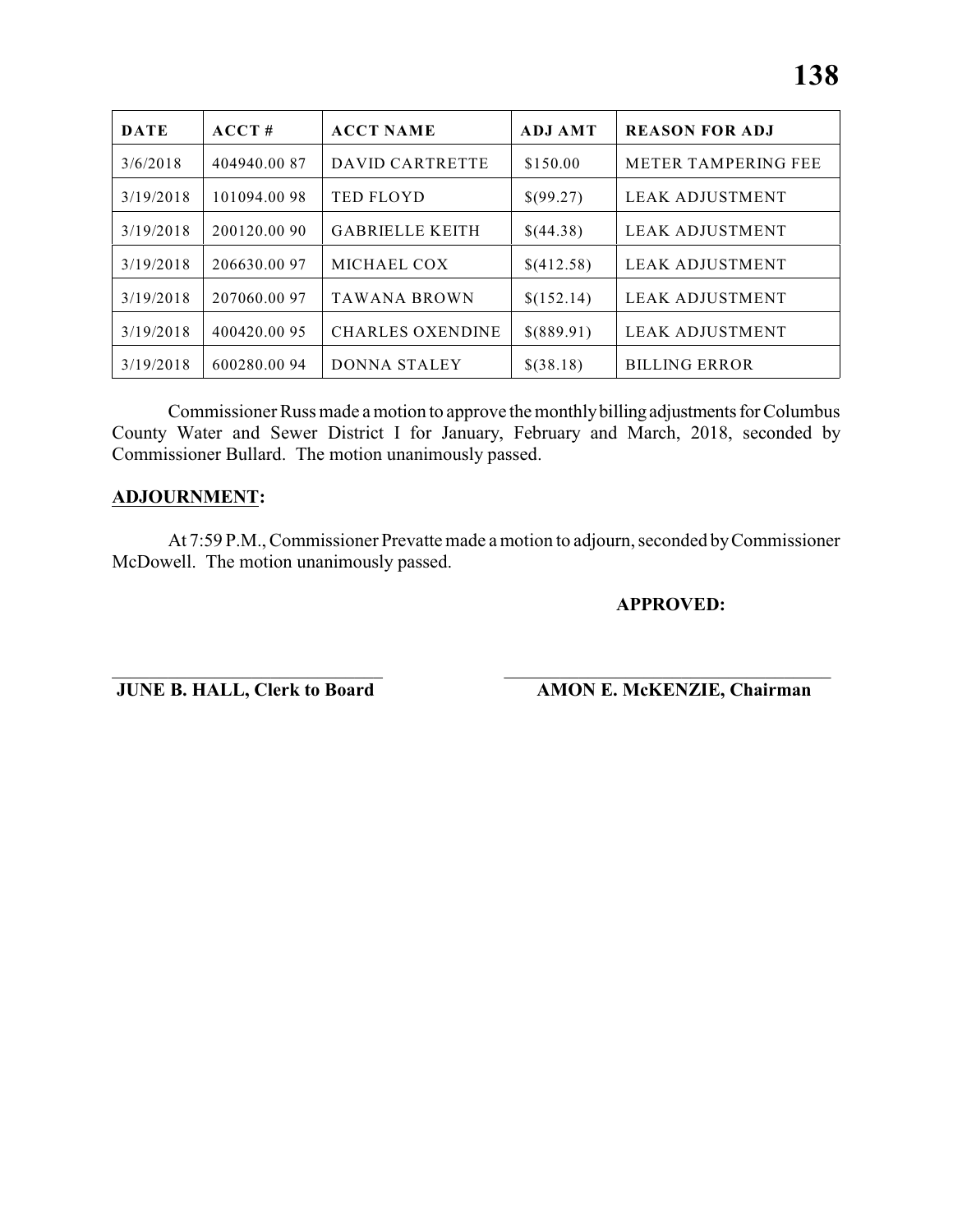#### **COLUMBUS COUNTY WATER and SEWER DISTRICTS I, II, III, IV AND V COMBINATION BOARD MEETING Monday, April 16, 2018 7:58 P.M.**

The Honorable Columbus County Commissioners met on the above stated date and at the above stated time in the Dempsey B. Herring Courthouse Annex Building, located at 112 West Smith Street, Whiteville, North Carolina, to act as the Columbus County Water and Sewer District II Board.

#### **COMMISSIONERS PRESENT: APPOINTEES PRESENT:**

Trent Burroughs, **Vice-Chairman / County Attorney** James E. Prevatte June B. Hall, **Clerk to the Board** Giles E. Byrd Edwin Russ **APPOINTEE ABSENT:** Charles T. McDowell

Amon E. McKenzie, **Chairman** Mike Stephens, **County Manager** 

Ricky Bullard Bobbie Faircloth, **Finance Officer**

#### **MEETING CALLED TO ORDER:**

At 7:58 P.M., Chairman Amon E. McKenzie called the **combination meeting** of Columbus County Water and Sewer Districts I, II, III, IV and V Board Meeting to order.

#### **Agenda Item #12: COLUMBUS COUNTY WATER and SEWER DISTRICTS I, II, III, IV and V - APPROVAL of BOARD MEETING MINUTES:**

April 02, 2018 **Combination Meeting** of Columbus County Water and Sewer Districts I, II, III, IV and V Board Meeting **(5 sets)**

Commissioner Bullard made a motion to approve the April 02, 2018 Columbus County Water and Sewer District II Board Meeting Minutes, with corrections stated, seconded by Commissioner McDowell. The motion unanimously passed.

#### **Agenda Item #13: COLUMBUS COUNTY WATER and SEWER DISTRICTS I, II, III, IV and V - APPROVAL of MONTHLY BILLING ADJUSTMENTS:**

Harold Nobles, Public Utilities Director, requested Board approval ofthe following monthly billing adjustments for January, February and March, 2018.

| DATE      | ACCT#        | <b>ACCT NAME</b> | ADJ AMT   | <b>REASON FOR ADJUSTMENT</b> |
|-----------|--------------|------------------|-----------|------------------------------|
| 1/18/2018 | 121880.0095  | WILLIAM ELLIS    | \$(12.80) | <b>BILLING ERROR</b>         |
| 1/18/2018 | 141240.00 97 | <b>OTIS BEST</b> | \$(1.00)  | <b>BILLING ERROR</b>         |
| 1/18/2018 | 141345.00 92 | MICHAEL LENNON   | \$(22.52) | <b>BILLING ERROR</b>         |

#### **DISTRICT II ADJUSTMENTS FOR JANUARY, FEBRUARY, & MARCH 2018**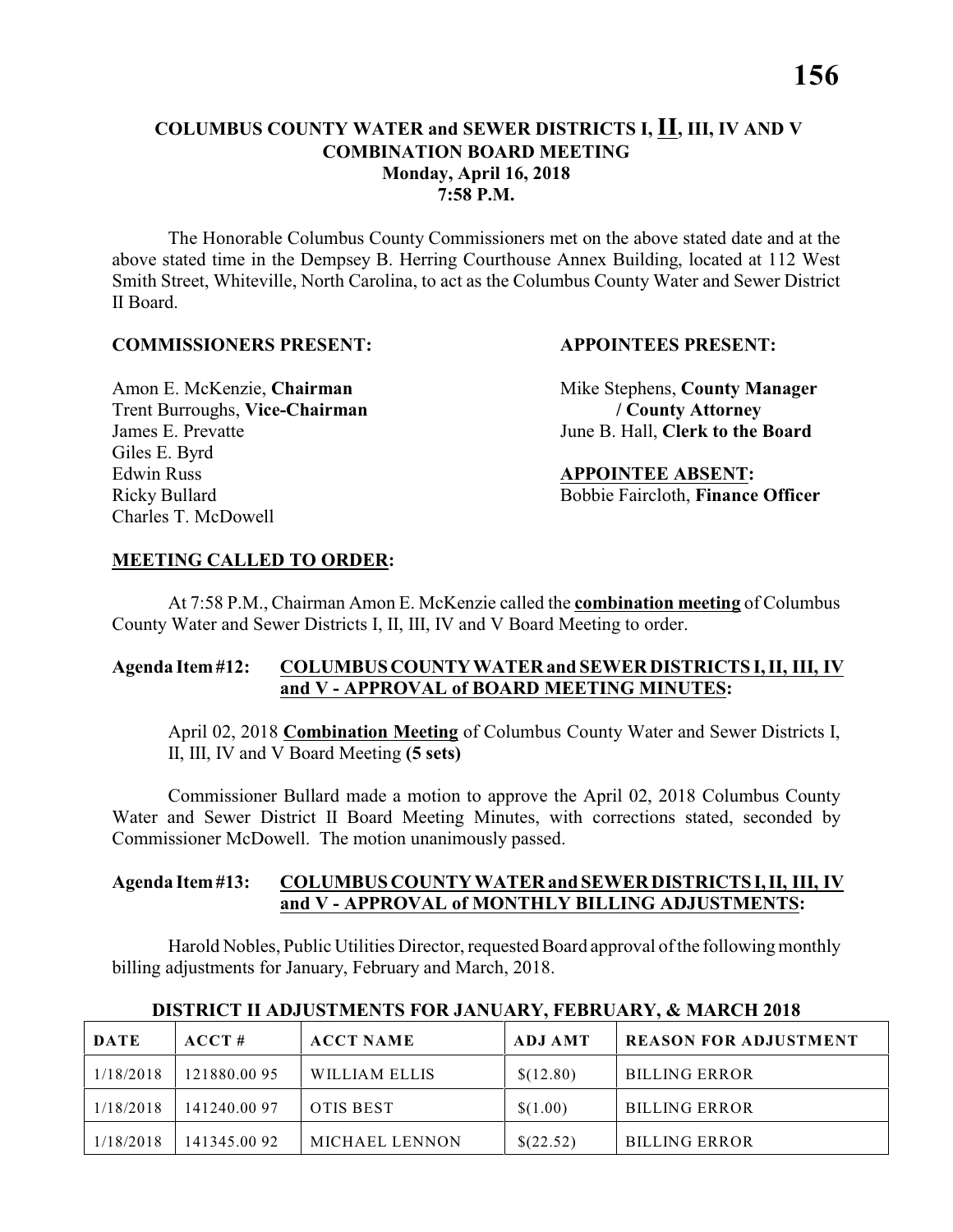| <b>DATE</b> | ACCT#        | <b>ACCT NAME</b>                      | <b>ADJ AMT</b> | <b>REASON FOR ADJUSTMENT</b> |
|-------------|--------------|---------------------------------------|----------------|------------------------------|
| 1/18/2018   | 144100.0098  | <b>ALICE GOODEN</b>                   | \$(6.00)       | <b>BILLING ERROR</b>         |
| 1/18/2018   | 150096.0095  | <b>WANDA HINTON</b>                   | \$(21.40)      | <b>BILLING ERROR</b>         |
| 1/18/2018   | 150107.0097  | <b>TABITHA HARDY</b>                  | \$(206.92)     | <b>LEAK ADJUSTMENT</b>       |
| 1/18/2018   | 131250.00 96 | <b>IDA HORTON</b>                     | \$25.00        | <b>SERVICE CALL FEE</b>      |
| 1/31/2018   | 111046.00 96 | <b>MARY MACK</b>                      | \$(32.59)      | <b>BILLING ERROR</b>         |
| 1/31/2018   | 111353.0098  | <b>GARY NEALEY</b>                    | \$(7.55)       | <b>BILLING ERROR</b>         |
| 1/31/2018   | 111860.0098  | <b>JESSIE SPIVEY</b>                  | \$(9.07)       | <b>BILLING ERROR</b>         |
| 1/31/2018   | 112409.0098  | DONNA JACOBS                          | \$(2.63)       | <b>BILLING ERROR</b>         |
| 1/31/2018   | 112416.0098  | <b>NAOMI HINSON</b>                   | \$(6.44)       | <b>BILLING ERROR</b>         |
| 1/31/2018   | 131690.00 90 | <b>CONNIE ELLIS</b>                   | \$(24.80)      | <b>BILLING ERROR</b>         |
| 1/31/2018   | 140500.0098  | DOROTHY THOMPSON                      | \$(18.73)      | <b>BILLING ERROR</b>         |
| 1/31/2018   | 140665.0098  | <b>BRENDA FORD</b>                    | \$(23.32)      | <b>BILLING ERROR</b>         |
| 2/19/2018   | 112708.0098  | DONALD WAGNER                         | \$(1.09)       | <b>BILLING ERROR</b>         |
| 2/19/2018   | 121550.0098  | <b>COLLIER HAMMOND</b>                | \$(9.92)       | <b>BILLING ERROR</b>         |
| 2/19/2018   | 150020.0098  | <b>LINDA TURNER</b>                   | \$(1.63)       | <b>BILLING ERROR</b>         |
| 2/19/2018   | 111510.0095  | <b>ROBIN HARRELSON</b>                | \$(324.28)     | <b>LEAK ADJUSTMENT</b>       |
| 2/19/2018   | 111521.0098  | <b>GREATER APOSTALE</b><br>CH         | \$(81.17)      | <b>LEAK ADJUSTMENT</b>       |
| 2/19/2018   | 112162.0095  | <b>GARY SELLERS</b>                   | \$(492.48)     | <b>LEAK ADJUSTMENT</b>       |
| 2/19/2018   | 141690.0098  | MICHAEL<br><b>MCPHERSON</b>           | \$(65.00)      | <b>BILLING ERROR</b>         |
| 2/28/2018   | 144100.0098  | <b>ALICE GOODEN</b>                   | \$(22.40)      | <b>BILLING ERROR</b>         |
| 2/28/2018   | 111059.0098  | <b>MISTY SMALL</b>                    | \$(318.46)     | <b>LEAK ADJUSTMENT</b>       |
| 2/28/2018   | 131400.0097  | <b>RENEE PREVATTE</b>                 | \$(63.65)      | <b>LEAK ADJUSTMENT</b>       |
| 3/6/2018    | 120120.00 96 | <b>ERVIN HAMMONDS</b>                 | \$(12.96)      | <b>BILLING ERROR</b>         |
| 3/6/2018    | 121750.0098  | <b>RUSSEL MEARES</b>                  | \$(0.59)       | <b>BILLING ERROR</b>         |
| 3/6/2018    | 122244.00 97 | KATHY MCKENZIE                        | \$(1.78)       | <b>BILLING ERROR</b>         |
| 3/6/2018    | 111450.0098  | <b>JERRY CARTRETTE</b>                | \$(83.58)      | <b>LEAK ADJUSTMENT</b>       |
| 3/6/2018    | 121160.0092  | <b>CHRISTOPHER</b><br><b>MCDUFFIE</b> | \$(300.01)     | <b>LEAK ADJUSTMENT</b>       |
| 3/6/2018    | 143954.00 95 | KIMBERLY WILLIAMS                     | \$(65.00)      | POSTING ERROR                |
| 3/19/2018   | 110875.0098  | <b>GARLA WILLIAMSON</b>               | \$(431.55)     | <b>LEAK ADJUSTMENT</b>       |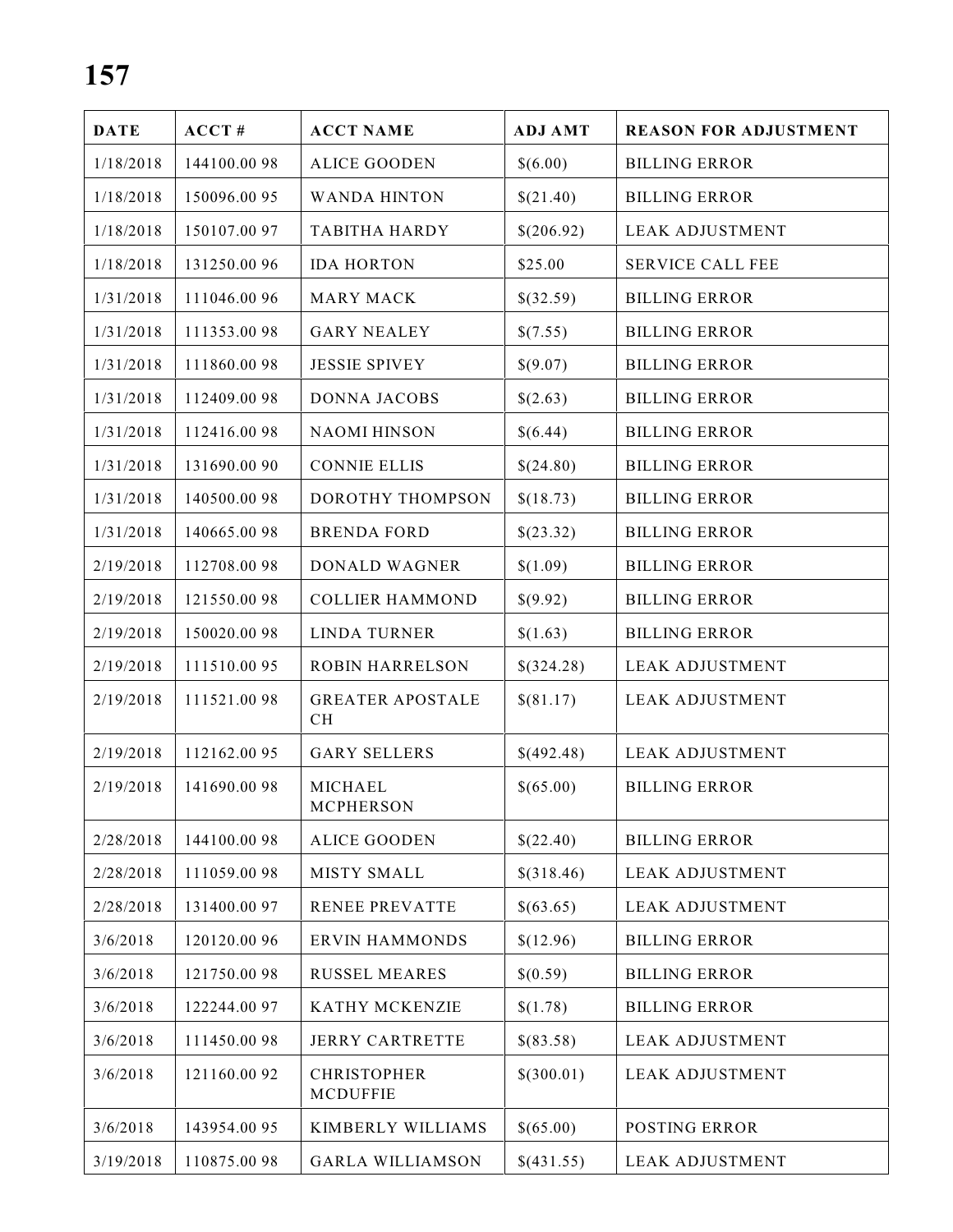| <b>DATE</b> | ACCT#        | <b>ACCT NAME</b>          | <b>ADJ AMT</b> | <b>REASON FOR ADJUSTMENT</b>            |
|-------------|--------------|---------------------------|----------------|-----------------------------------------|
| 3/19/2018   | 112445.0098  | WILLIAM CANADY            | \$(240.45)     | <b>LEAK ADJUSTMENT</b>                  |
| 3/19/2018   | 112433.0098  | <b>EARL WARD</b>          | \$(71.82)      | <b>LEAK ADJUSTMENT</b>                  |
| 3/19/2018   | 112560.0098  | <b>JAMES LOWERY III</b>   | \$(589.74)     | <b>LEAK ADJUSTMENT</b>                  |
| 3/19/2018   | 133119.0098  | <b>CARRON BLACKWELL</b>   | \$(108.34)     | <b>LEAK ADJUSTMENT</b>                  |
| 3/19/2018   | 141470.0098  | <b>JOHN GORDON</b>        | \$(161.22)     | <b>LEAK ADJUSTMENT</b>                  |
| 3/19/2018   | 143120.0098  | PRISCILLA EVANS           | \$(365.53)     | <b>LEAK ADJUSTMENT</b>                  |
| 3/19/2018   | 143500.00 96 | ALEXANDER COLLINS         | \$73.26        | <b>POSTING ERROR</b>                    |
| 3/19/2018   | 120132.0098  | <b>L&amp;D TRANSPORT</b>  | \$(163.08)     | LEAK ADJUSTMENT - COUNTY<br><b>SIDE</b> |
| 3/29/2018   | 132493.0098  | <b>JANNET FIELDS</b>      | \$(118.58)     | <b>LEAK ADJUSTMENT</b>                  |
| 3/29/2018   | 112429.0098  | <b>GLADYS HINSON</b>      | \$(1.41)       | <b>BILLING ERROR</b>                    |
| 3/29/2018   | 112550.0098  | <b>DANIEL DAVIS</b>       | \$(7.51)       | <b>BILLING ERROR</b>                    |
| 3/29/2018   | 150140.0098  | <b>LIZZIE LETTE DIXON</b> | \$(7.59)       | <b>BILLING ERROR</b>                    |
| 3/29/2018   | 122522.00 96 | <b>MONA NOBLES</b>        | \$(26.27)      | <b>BILLING ERROR</b>                    |
| 3/29/2018   | 133330.00 96 | <b>JENNIFER HINSON</b>    | \$(0.89)       | <b>BILLING ERROR</b>                    |
| 3/29/2018   | 110589.0097  | <b>KRISTY CARTRETTE</b>   | \$0.05         | <b>POSTING ERROR</b>                    |
| 3/29/2018   | 110589.0098  | <b>BARRY NORRIS</b>       | \$(0.05)       | <b>POSTING ERROR</b>                    |
| 3/29/2018   | 133060.0098  | <b>SCHLEY WADDELL</b>     | \$25.00        | <b>SERVICE CALL FEE</b>                 |

Commissioner Russ made a motion to approve the monthly billing adjustments for January, February and March, 2018, for Columbus County Water and Sewer District II, seconded by Commissioner Bullard. The motion unanimously passed.

#### **ADJOURNMENT:**

At 7:59 P.M., Commissioner Prevatte made a motion to adjourn, seconded by Commissioner McDowell. The motion unanimously passed.

#### **APPROVED:**

\_\_\_\_\_\_\_\_\_\_\_\_\_\_\_\_\_\_\_\_\_\_\_\_\_\_\_\_\_ \_\_\_\_\_\_\_\_\_\_\_\_\_\_\_\_\_\_\_\_\_\_\_\_\_\_\_\_\_\_\_\_\_\_\_ **JUNE B. HALL, Clerk to Board AMON E. McKENZIE, Chairman**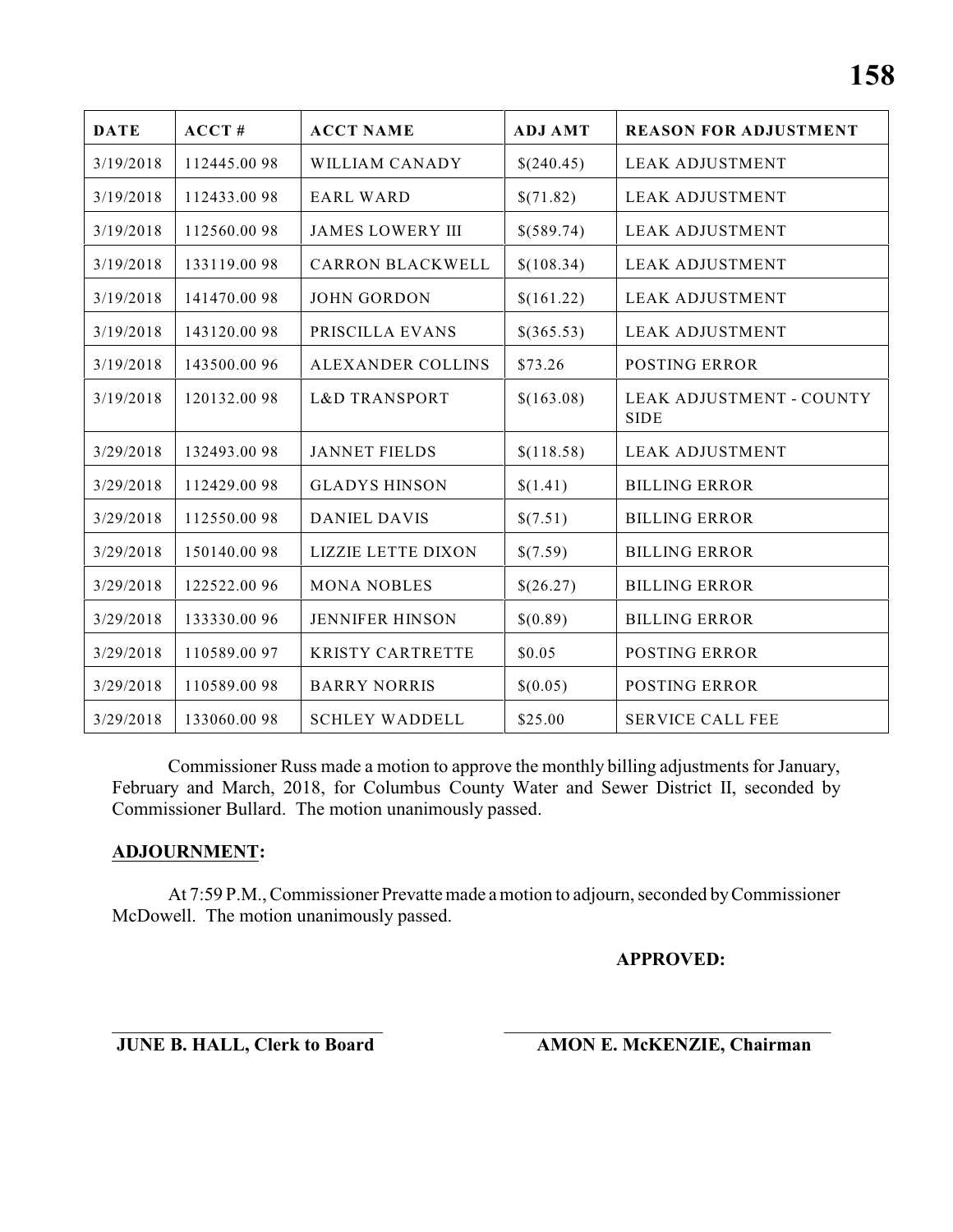#### **COLUMBUS COUNTY WATER and SEWER DISTRICTS I, II, III, IV AND V COMBINATION BOARD MEETING Monday, April 16, 2018 7:58 P.M.**

The Honorable Columbus County Commissioners met on the above stated date and at the above stated time in the Dempsey B. Herring Courthouse Annex Building, located at 112 West Smith Street, Whiteville, North Carolina, to act as the Columbus County Water and Sewer District III Board.

#### **COMMISSIONERS PRESENT: APPOINTEES PRESENT:**

Trent Burroughs, **Vice-Chairman / County Attorney** James E. Prevatte June B. Hall, **Clerk to the Board** Giles E. Byrd Edwin Russ **APPOINTEE ABSENT:** Charles T. McDowell

Amon E. McKenzie, **Chairman** Mike Stephens, **County Manager** 

Ricky Bullard Bobbie Faircloth, **Finance Officer**

#### **MEETING CALLED TO ORDER:**

At 7:58 P.M., Chairman Amon E. McKenzie called the **combination meeting** of Columbus County Water and Sewer Districts I, II, III, IV and V Board Meeting to order.

#### **Agenda Item #12: COLUMBUS COUNTY WATER and SEWER DISTRICTS I, II, III, IV and V - APPROVAL of BOARD MEETING MINUTES:**

April 02, 2018 **Combination Meeting** of Columbus County Water and Sewer Districts I, II, III, IV and V Board Meeting **(5 sets)**

Commissioner Bullard made a motion to approve the April 02, 2018 Columbus County Water and Sewer District III Board Meeting Minutes, with corrections stated, seconded by Commissioner McDowell. The motion unanimously passed.

#### **Agenda Item #13: COLUMBUS COUNTY WATER and SEWER DISTRICTS I, II, III, IV and V - APPROVAL of MONTHLY BILLING ADJUSTMENTS:**

Harold Nobles, Public Utilities Director, requested Board approval ofthe following monthly billing adjustments for January, February and March, 2018.

| <b>DATE</b> | $ACCT \#$   | <b>ACCT NAME</b> | <b>ADJ AMT</b> | <b>REASON FOR ADJUSTMENT</b> |
|-------------|-------------|------------------|----------------|------------------------------|
| 1/18/2018   | 370400.0098 | NANETTE SOLES    | \$(19.50)      | LEAK ADJUSTMENT - CO SIDE    |
| 1/31/2018   | 370850.0096 | THERON MCKVIAN   | \$(9.44)       | <b>BILLING ERROR</b>         |
| 1/31/2018   | 371346.0098 | HAZEL MCGLOCKTON | \$(126.61)     | CUSTOMER PASSED AWAY         |

#### **DISTRICT III ADJUSTMENTS FOR JANUARY, FEBRUARY, & MARCH 2018**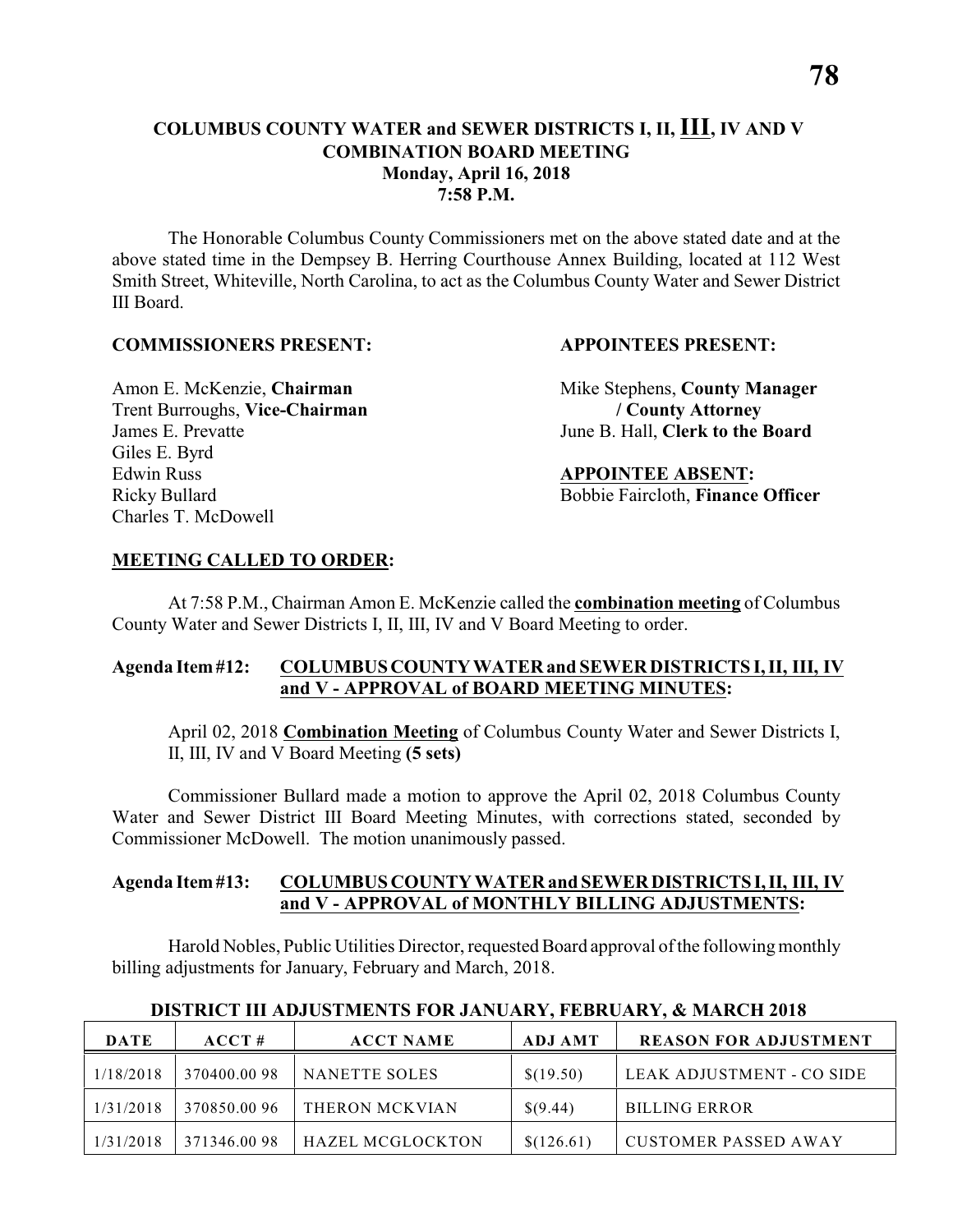| <b>DATE</b> | ACCT#        | <b>ACCT NAME</b>                      | <b>ADJ AMT</b> | <b>REASON FOR ADJUSTMENT</b> |
|-------------|--------------|---------------------------------------|----------------|------------------------------|
| 2/19/2018   | 330475.00 97 | <b>CAROLYN STASIK</b>                 | \$(194.81)     | <b>LEAK ADJUSTMENT</b>       |
| 2/19/2018   | 340780.0098  | <b>HUBERT BASS JR</b>                 | \$(83.29)      | <b>LEAK ADJUSTMENT</b>       |
| 2/19/2018   | 341180.0096  | <b>F W DAVIES</b>                     | \$(168.94)     | <b>LEAK ADJUSTMENT</b>       |
| 2/19/2018   | 360447.0098  | <b>JOANN WILLIAMS</b>                 | \$(238.15)     | <b>LEAK ADJUSTMENT</b>       |
| 2/19/2018   | 371220.0098  | WENDY HOOD                            | \$(133.20)     | <b>LEAK ADJUSTMENT</b>       |
| 2/19/2018   | 381190.0088  | MONICA CANADY                         | \$(440.63)     | <b>LEAK ADJUSTMENT</b>       |
| 2/19/2018   | 380316.0098  | <b>COL CHART MIDDLE</b><br><b>SCH</b> | \$(8.44)       | <b>BILLING ERROR</b>         |
| 2/28/2018   | 340095.0097  | HORNE CONSTRUCTION                    | \$(6.81)       | <b>BILLING ERROR</b>         |
| 2/28/2018   | 370300.0095  | <b>CHARLES ANDREWS</b>                | \$(14.06)      | <b>BILLING ERROR</b>         |
| 2/28/2018   | 360960.00 97 | PAUL ROCKENBACH                       | \$(477.67)     | <b>LEAK ADJUSTMENT</b>       |
| 2/28/2018   | 370415.0097  | WILLLIAM LING III                     | \$50.00        | METER TAMPERING FEE          |
| 3/19/2018   | 350300.0098  | <b>RODNEY STORMS</b>                  | \$(85.15)      | <b>BILLING ERROR</b>         |
| 3/19/2018   | 330475.00 97 | <b>CAROLYN STANSIK</b>                | \$(952.31)     | <b>LEAK ADJUSTMENT</b>       |
| 3/19/2018   | 331250.00 96 | <b>LINDA ALAMIS</b>                   | \$(360.22)     | <b>LEAK ADJUSTMENT</b>       |
| 3/19/2018   | 370360.0098  | <b>BONNIE STRICKLAND</b>              | \$(137.32)     | <b>LEAK ADJUSTMENT</b>       |
| 3/19/2018   | 330480.0098  | JANE HILL                             | \$(78.00)      | <b>BILLING ERROR</b>         |
| 3/19/2018   | 350215.0098  | FRANKLIN GEORGE                       | \$(11.86)      | LEAK ADJUSTMENT - CO SIDE    |
| 3/29/2018   | 331680.0098  | <b>CHARLES HORNE</b>                  | \$(33.81)      | <b>BILLING ERROR</b>         |
| 3/29/2018   | 371759.0093  | <b>JANIE FOWLER</b>                   | \$(24.42)      | <b>BILLING ERROR</b>         |
| 3/29/2018   | 380690.0098  | <b>TANGA POWELL</b>                   | \$(74.53)      | <b>LEAK ADJUSTMENT</b>       |

Commissioner Russ made a motion to approve the monthly billing adjustments for January, February and March, 2018, for Columbus County Water and Sewer District III, seconded by Commissioner Bullard. The motion unanimously passed.

#### **ADJOURNMENT:**

At 7:59 P.M., Commissioner Prevatte made a motion to adjourn, seconded by Commissioner McDowell. The motion unanimously passed.

**APPROVED:**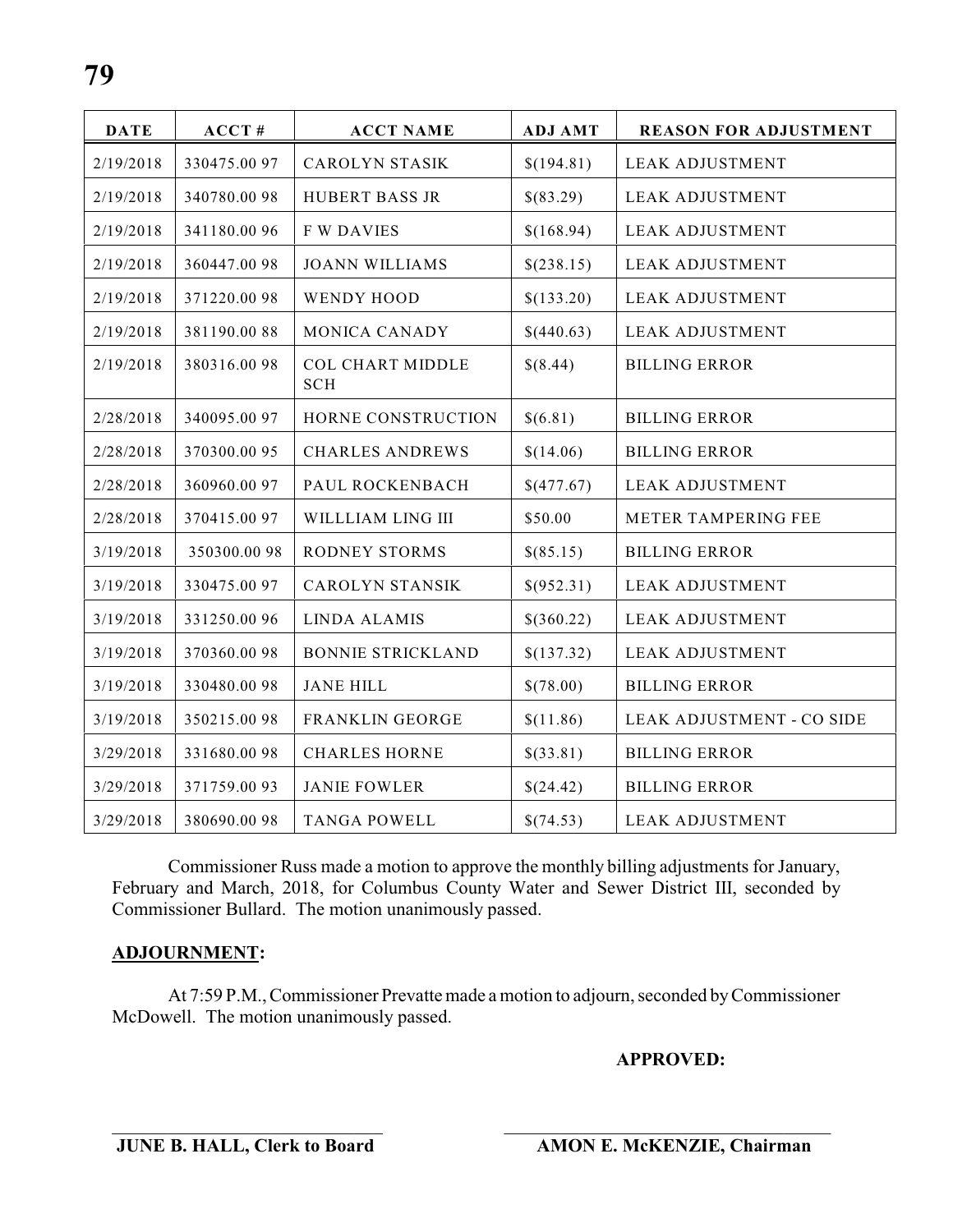The Honorable Columbus County Commissioners met on the above stated date and at the above stated time in the Dempsey B. Herring Courthouse Annex Building, located at 112 West Smith Street, Whiteville, North Carolina, to act as the Columbus County Water and Sewer District IV Board.

#### **COMMISSIONERS PRESENT: APPOINTEES PRESENT:**

Trent Burroughs, **Vice-Chairman / County Attorney** Giles E. Byrd Edwin Russ **APPOINTEE ABSENT:** Charles T. McDowell

Amon E. McKenzie, **Chairman** Mike Stephens, **County Manager** James E. Prevatte June B. Hall, **Clerk to the Board** 

Ricky Bullard Bobbie Faircloth, **Finance Officer** 

#### **MEETING CALLED TO ORDER:**

At 7:58 P.M., Chairman Amon E. McKenzie called the **combination meeting** of Columbus County Water and Sewer Districts I, II, III, IV and V Board Meeting to order.

#### **Agenda Item #12: COLUMBUS COUNTY WATER and SEWER DISTRICTS I, II, III, IV and V - APPROVAL of BOARD MEETING MINUTES:**

April 02, 2018 **Combination Meeting** of Columbus County Water and Sewer Districts I, II, III, IV and V Board Meeting **(5 sets)**

Commissioner Bullard made a motion to approve the April 02, 2018 Columbus County Water and Sewer District IV Board Meeting Minutes, with corrections stated, seconded by Commissioner McDowell. The motion unanimously passed.

#### **Agenda Item #13: COLUMBUS COUNTY WATER and SEWER DISTRICTS I, II, III, IV and V - APPROVAL of MONTHLY BILLING ADJUSTMENTS:**

Harold Nobles, Public Utilities Director, requested Board approval of the following monthly billing adjustments for January, February and March, 2018.

| <b>DATE</b> | ACCT#       | <b>ACCT NAME</b>       | <b>ADJ AMT</b> | <b>REASON FOR ADJUSTMENT</b> |
|-------------|-------------|------------------------|----------------|------------------------------|
| 1/31/2018   | 420720.0097 | <b>OAKBARK CORP</b>    | \$(1,008.00)   | <b>BILLING ERROR</b>         |
| 1/18/2018   | 430034.0098 | EDNA MERRITT           | \$(1.41)       | <b>BILLING ERROR</b>         |
| 1/18/2018   | 411700.0098 | <b>MARIETTA PIERCE</b> | \$25.00        | <b>SERVICE CALL FEE</b>      |
| 1/18/2018   | 420130.0096 | <b>ALICIA POWELL</b>   | \$25.00        | <b>SERVICE CALL FEE</b>      |

#### **DISTRICT IV ADJUSTMENTS FOR JANUARY, FEBRUARY, & MARCH 2018**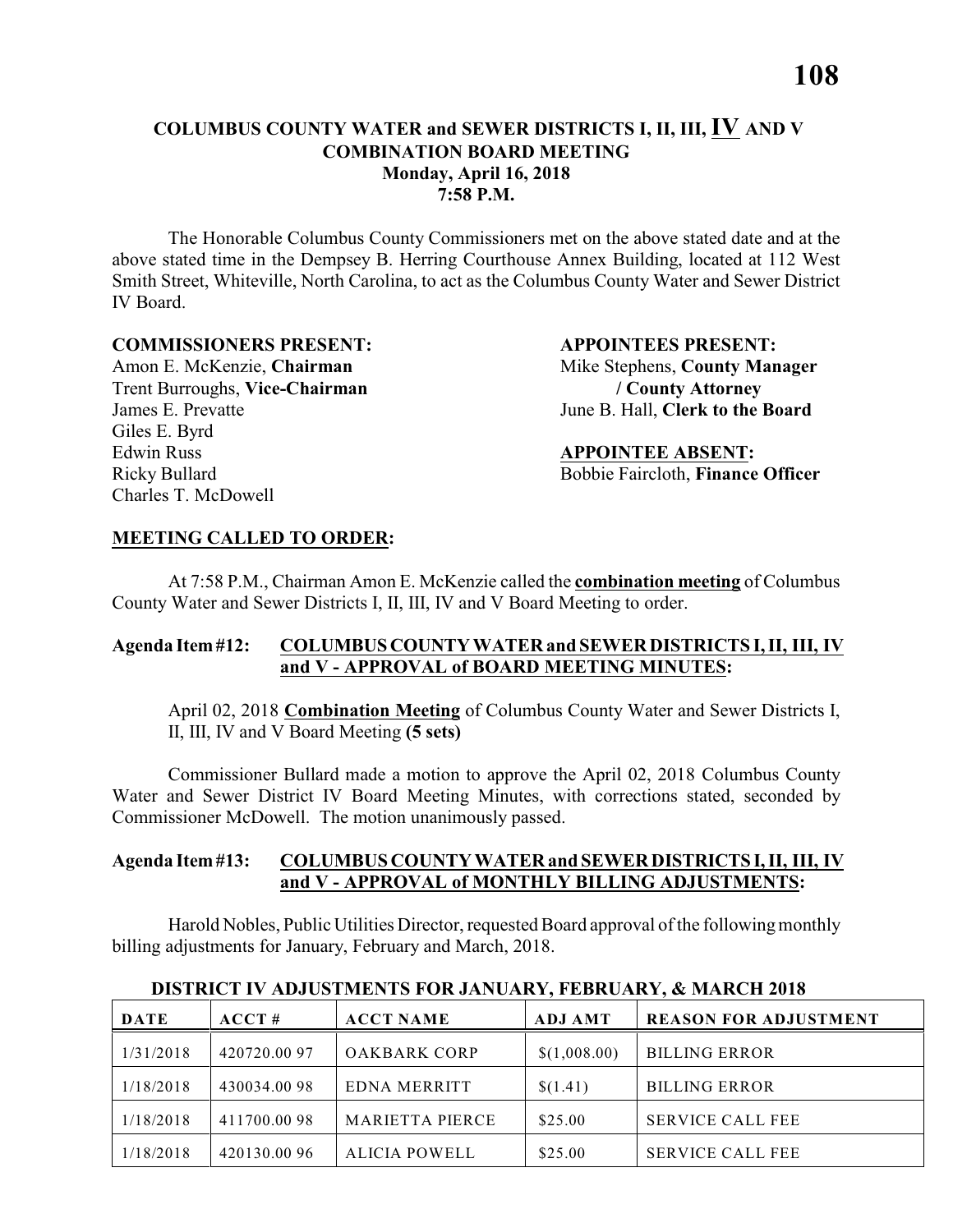| <b>DATE</b> | ACCT#       | <b>ACCT NAME</b>        | <b>ADJ AMT</b> | <b>REASON FOR ADJUSTMENT</b>               |
|-------------|-------------|-------------------------|----------------|--------------------------------------------|
| 1/18/2018   | 420475.0098 | PHILLIP GRICE           | \$25.00        | <b>SERVICE CALL FEE</b>                    |
| 1/18/2018   | 430557.0097 | <b>LINDA GAINEY</b>     | \$25.00        | <b>SERVICE CALL FEE</b>                    |
| 1/18/2018   | 410430.0097 | <b>AMARYLLIS SOLES</b>  | \$(24.00)      | <b>POSTING ERROR</b>                       |
| 1/18/2018   | 420650.0098 | <b>VICTOR LARKINS</b>   | \$(34.29)      | <b>BILLING ERROR</b>                       |
| 1/18/2018   | 430685.0098 | KATIE CAMPBELL          | \$(39.82)      | LEAK ADJUSTMENT - CO SIDE                  |
| 1/31/2018   | 430375.0098 | <b>EMMA ZINNERMAN</b>   | \$(80.40)      | LEAK ADJUSTMENT - CO SIDE                  |
| 2/19/2018   | 411850.0098 | <b>OTIS GEIGER</b>      | \$(162.70)     | <b>LEAK ADJUSTMENT</b>                     |
| 2/19/2018   | 420590.0098 | <b>DAVID MOORE</b>      | \$(79.52)      | <b>LEAK ADJUSTMENT</b>                     |
| 2/19/2018   | 430014.0098 | <b>DORRES BALDWIN</b>   | \$(90.47)      | <b>LEAK ADJUSTMENT</b>                     |
| 2/19/2018   | 430188.0098 | <b>JAMES COLE</b>       | \$(303.03)     | <b>LEAK ADJUSTMENT</b>                     |
| 2/19/2018   | 430337.0098 | <b>JERRY RAYNOR</b>     | \$(188.94)     | <b>LEAK ADJUSTMENT</b>                     |
| 2/28/2018   | 430141.0098 | PANDORA BROWN           | \$(166.94)     | <b>LEAK ADJUSTMENT</b>                     |
| 3/6/2018    | 430435.0093 | <b>DANIELLE MASTER</b>  | \$110.00       | METER TAMPERING FEE -<br><b>BROKE LOCK</b> |
| 3/6/2018    | 430435.0093 | DANIELLE MASTER         | \$50.00        | METER TAMPERING FEE                        |
| 3/6/2018    | 430375.0098 | <b>EMMA ZINNERMAN</b>   | \$(43.62)      | LEAK ADJUSTMENT - CO SIDE                  |
| 3/29/2018   | 411180.0098 | <b>BEVERLY BOONE</b>    | \$(28.94)      | <b>BILLING ERROR</b>                       |
| 3/29/2018   | 430624.0098 | <b>GREGORY SMITH</b>    | \$(290.36)     | <b>LEAK ADJUSTMENT</b>                     |
| 3/29/2018   | 430482.0098 | <b>VIRGINIA BARRETT</b> | \$50.00        | METER TAMPERING FEE                        |
| 3/19/2018   | 430034.0098 | <b>EDNA MERRITT</b>     | \$(558.17)     | <b>LEAK ADJUSTMENT</b>                     |
| 3/19/2018   | 430371.0098 | <b>ADAM BUFFKIN</b>     | \$25.00        | <b>SERVICE CALL FEE</b>                    |

Commissioner Russ made a motion to approve the monthly billing adjustments for January, February and March, 2018, for Columbus County Water and Sewer District IV, seconded by Commissioner Bullard. The motion unanimously passed.

#### **ADJOURNMENT:**

At 7:59 P.M., Commissioner Prevatte made a motion to adjourn, seconded by Commissioner McDowell. The motion unanimously passed.

**APPROVED:**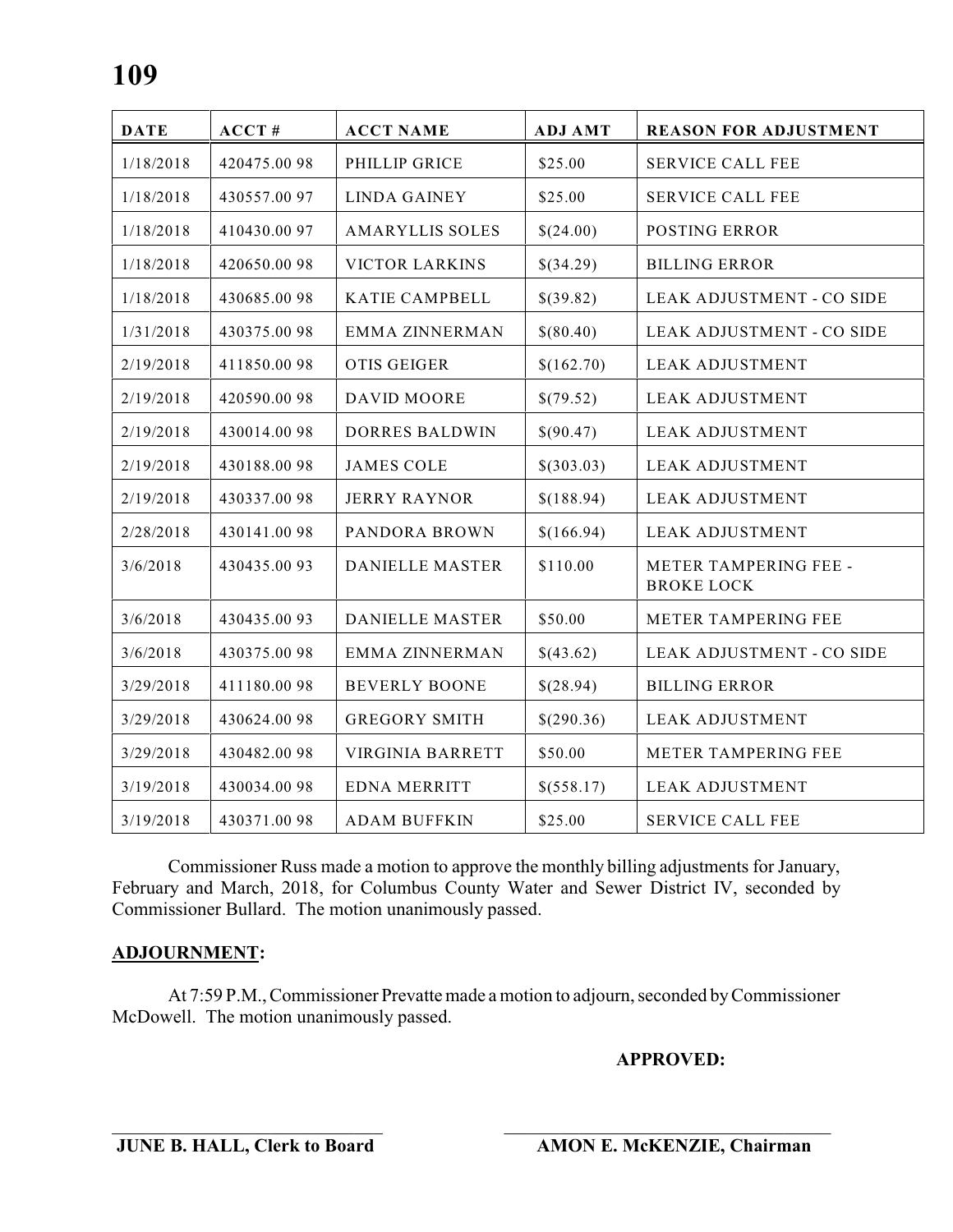#### **COLUMBUS COUNTY WATER and SEWER DISTRICTS I, II, III, IV AND V COMBINATION BOARD MEETING Monday, April 16, 2018 7:58 P.M.**

The Honorable Columbus County Commissioners met on the above stated date and at the above stated time in the Dempsey B. Herring Courthouse Annex Building, located at 112 West Smith Street, Whiteville, North Carolina, to act as the Columbus County Water and Sewer District V Board.

#### **COMMISSIONERS PRESENT: APPOINTEES PRESENT:**

Trent Burroughs, **Vice-Chairman / County Attorney** Giles E. Byrd Edwin Russ **APPOINTEE ABSENT:** Charles T. McDowell

Amon E. McKenzie, **Chairman** Mike Stephens, **County Manager** James E. Prevatte June B. Hall, **Clerk to the Board** 

Ricky Bullard Bobbie Faircloth, **Finance Officer** 

#### **MEETING CALLED TO ORDER:**

At 7:58 P.M., Chairman Amon E. McKenzie called the **combination meeting** of Columbus County Water and Sewer Districts I, II, III, IV and V Board Meeting to order.

#### **Agenda Item #12: COLUMBUS COUNTY WATER and SEWER DISTRICTS I, II, III, IV and V - APPROVAL of BOARD MEETING MINUTES:**

April 02, 2018 **Combination Meeting** of Columbus County Water and Sewer Districts I, II, III, IV and V Board Meeting **(5 sets)**

Commissioner Bullard made a motion to approve the April 02, 2018 Columbus County Water and Sewer District V Board Meeting Minutes, with corrections stated, seconded by Commissioner McDowell. The motion unanimously passed.

#### **Agenda Item #13: COLUMBUS COUNTY WATER and SEWER DISTRICTS I, II, III, IV and V - APPROVAL of MONTHLY BILLING ADJUSTMENTS:**

Harold Nobles, Public Utilities Director, requested Board approval of the following monthly billing adjustments for January, February and March, 2018.

| DATE      | ACCT#       | <b>ACCT NAME</b> | ADJ AMT  | <b>REASON FOR ADJUSTMENT</b> |
|-----------|-------------|------------------|----------|------------------------------|
| 1/18/2018 | 700038.0093 | WILLIAM SHEPHERD | \$25.00  | <b>SERVICE CALL FEE</b>      |
| 1/31/2018 | 800448.0098 | RUSSEL YOCUM     | \$(1.96) | <b>BILLING ERROR</b>         |
| 1/31/2018 | 700999.0098 | JODY BRUTON      | \$35.21  | <b>POSTING ERROR</b>         |

#### **DISTRICT V ADJUSTMENTS FOR JANUARY, FEBRUARY, & MARCH 2018**